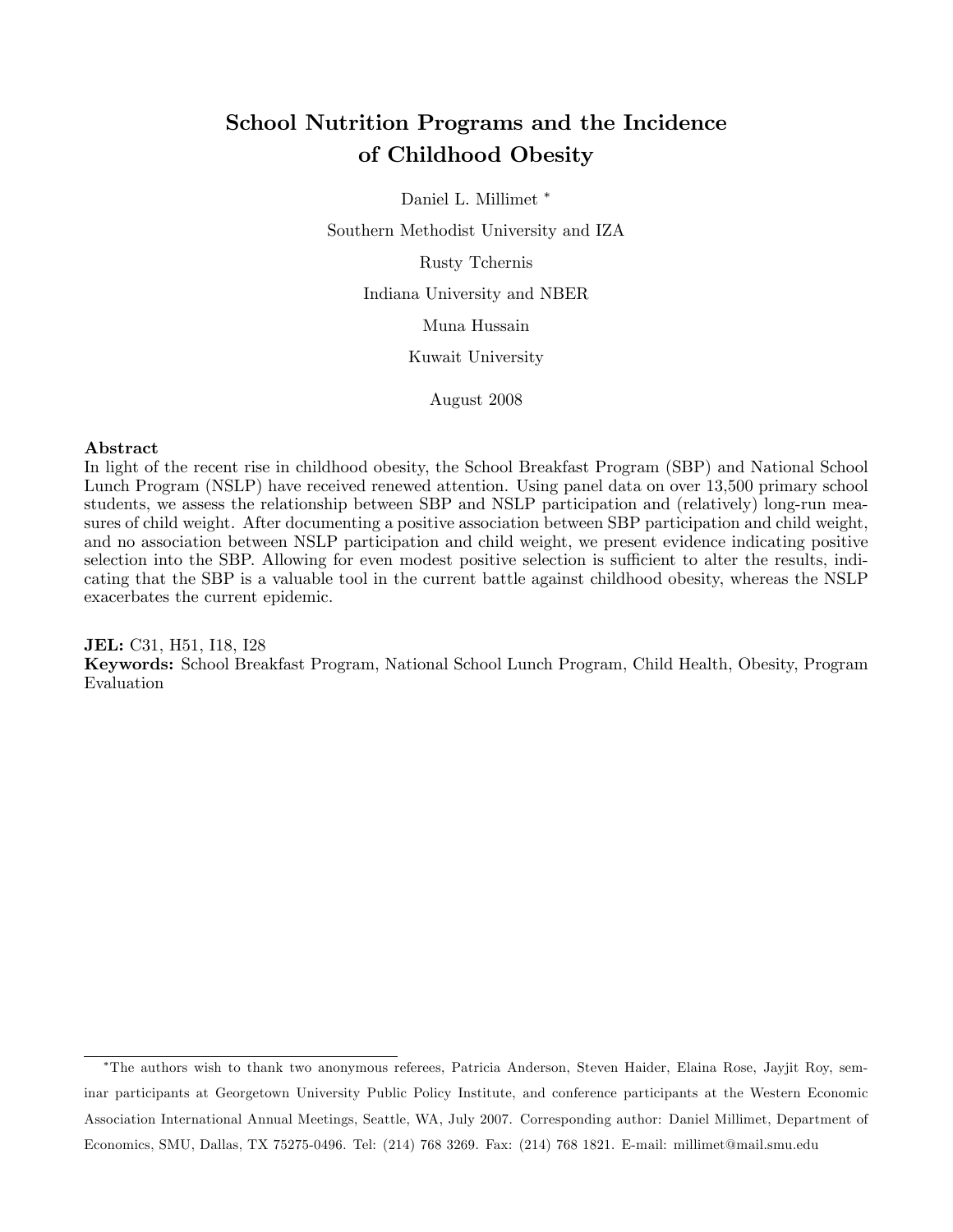### 1 Introduction

As is quite evident from recent media reports, childhood obesity is deemed to have reached epidemic status. Data from the National Health and Nutrition Examination Survey (NHANES) I (1971–1974) and NHANES 2003–2004 indicate that the prevalence of overweight preschool-aged children, aged 2-5 years, increased from 5.0% to 13.9% over this time period.<sup>1</sup> Among school-aged children, the prevalence has risen from 4.0% to 18.8% for those aged 6-11; 6.1% to 17.4% for those aged 12-19 years.<sup>2</sup>

Given this backdrop, policymakers in the US have acted in a number of different directions, particularly within schools. Public Law 108-265 required schools to have a local wellness program by the beginning of the 2006-2007 school year, which must address both nutritional and physical activity goals. The CDC has started the KidsWalk-to-School Program to encourage communities to partner with parents and local public safety officials to enable students to safely walk or bicycle to school in groups accompanied by adults. Some schools have banned soda machines and vending machines containing unhealthy snacks, while others have taken aggressive measures to ensure the provision of nutritious meals.<sup>3</sup> Texas reinstated a physical education requirement, which had been previously removed in favor of more academic pursuits (Schanzenbach 2007). In November 2007, the US Department of Health and Human Services (HHS) launched the Childhood Overweight and Obesity Prevention Initiative.

Aside from these recent policy developments, two federal programs that have long been in existence have been met with renewed interest: the School Breakfast Program (SBP) and the National School Lunch Program (NSLP). Given the number of children affected and *potentially* affected by these programs, combined with the fact that the infrastructure for these programs is already in existence, it is the relationship between the SBP, NSLP, and child health that we analyze here. Specifically, we have three main objectives. First, assess the relatively long-run relationship between participation in school nutrition programs and child weight using data collected after the most recent, large-scale reforms of the programs. Second, analyze the process by which children select into the SBP and NSLP. Finally, assess the impact of such selection on our ability to infer a causal relationship.

Understanding the relationship between school nutrition programs and child weight is clearly important. As the incidence of overweight children has increased, so too has our understanding of the negative consequences that result. First and foremost, overweight children are significantly more likely to become obese adults. Serdula et al. (1993) Önd that one-third of overweight preschool-aged children and one-half of

<sup>&</sup>lt;sup>1</sup>Overweight is defined as an age- and gender-specific body mass index (BMI) greater than the 95<sup>th</sup> percentile based on growth charts from the Center for Disease Control (CDC).

<sup>&</sup>lt;sup>2</sup>See http://www.cdc.gov/nccdphp/dnpa/obesity/childhood/prevalence.htm.

 $3$ Andersen and Butcher (2006) find that the elasticity of BMI with respect to junk food exposure in schools is roughly 0.1.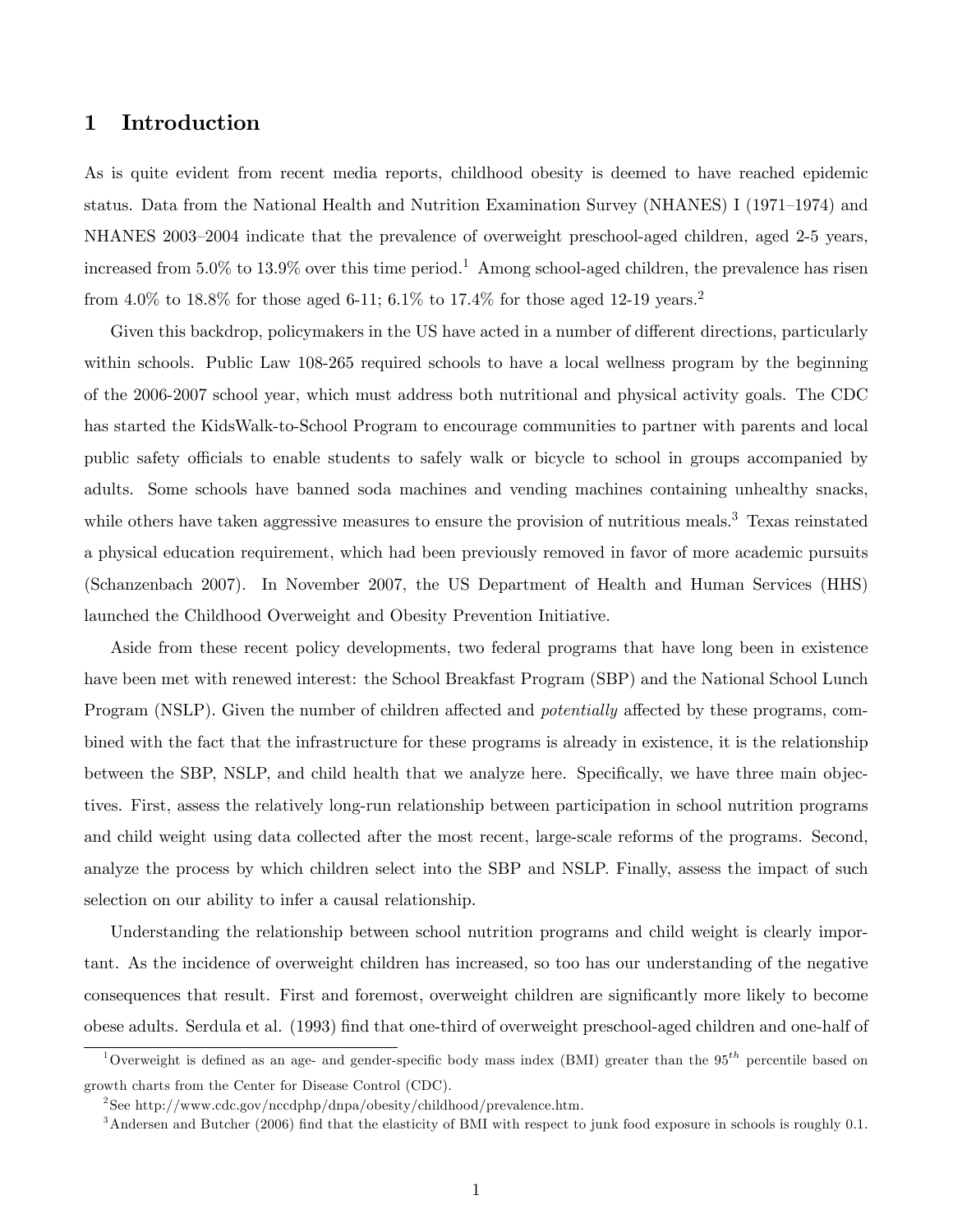overweight school-aged children become obese adults. Second, the adverse health effects of obesity include, among others, depression, sleep disorders, asthma, cardiovascular and pulmonary complications, and type II diabetes (Ebbling et al. 2002). In terms of economic costs, Finkelstein et al. (2003) report that medical spending attributed to obesity was close to \$80 billion, or 9% of total medical expenditures, in the US in 1998. Bleich et al. (2007) provide a recent overview of the costs and consequences of adult obesity.

In this study, we utilize panel data on over 13,500 children during early primary school to examine the relatively *long-run* effect of participation in *both* the SBP and NSLP. Specifically, we analyze the relationship between child weight in the spring of third grade and program participation in spring of kindergarten. Analyzing the long-run impact allows us to capture dynamic effects of program participation such as nutritional habit formation and resource reallocation within households. In addition, after assessing the nature of selection into both programs, we examine the sensitivity of the estimated program effects to non-random selection, borrowing several methods from the program evaluation literature.

Our results are striking, yielding three salient Öndings. First, while SBP participation in kindergarten is associated with greater child weight in third grade and a greater change in child weight between kindergarten and third grade for many children, NSLP participation and child weight are unrelated. However, we find strong evidence of non-random selection into the SBP; children who gained more weight prior to kindergarten are more likely to participate. Consonant with Schanzenbach (2007), selection bias does not seem to be a concern when analyzing the NSLP. Finally, in nearly all cases, the positive associations between SBP participation and child weight are found to be extremely sensitive to non-random selection; even a *modest* amount of positive selection is sufficient to eliminate, if not reverse, the initial results for SBP. Moreover, allowing for modest positive selection into the SBP leads to a *detrimental* effect of NSLP participation on child weight; ignoring non-random selection into SBP biases the impact of the NSLP toward zero. Thus, admitting even modest positive selection into the SBP implies that the SBP is a valuable tool in the current battle against childhood obesity, whereas the NSLP exacerbates the current epidemic. The beneficial effect of the SBP, and the deleterious impact of the NSLP, strengthen the findings in Bhattacharya et al. (2006) and Schanzenbach (2007), respectively.

The remainder of the paper is organized as follows. Section 2 provides background information, both on the school nutrition programs themselves, as well as the previous literature. Section 3 presents a simple theoretical framework for thinking about school nutrition programs. Section 4 describes the empirical methodology and the data. Section 5 presents the results, while Section 6 concludes.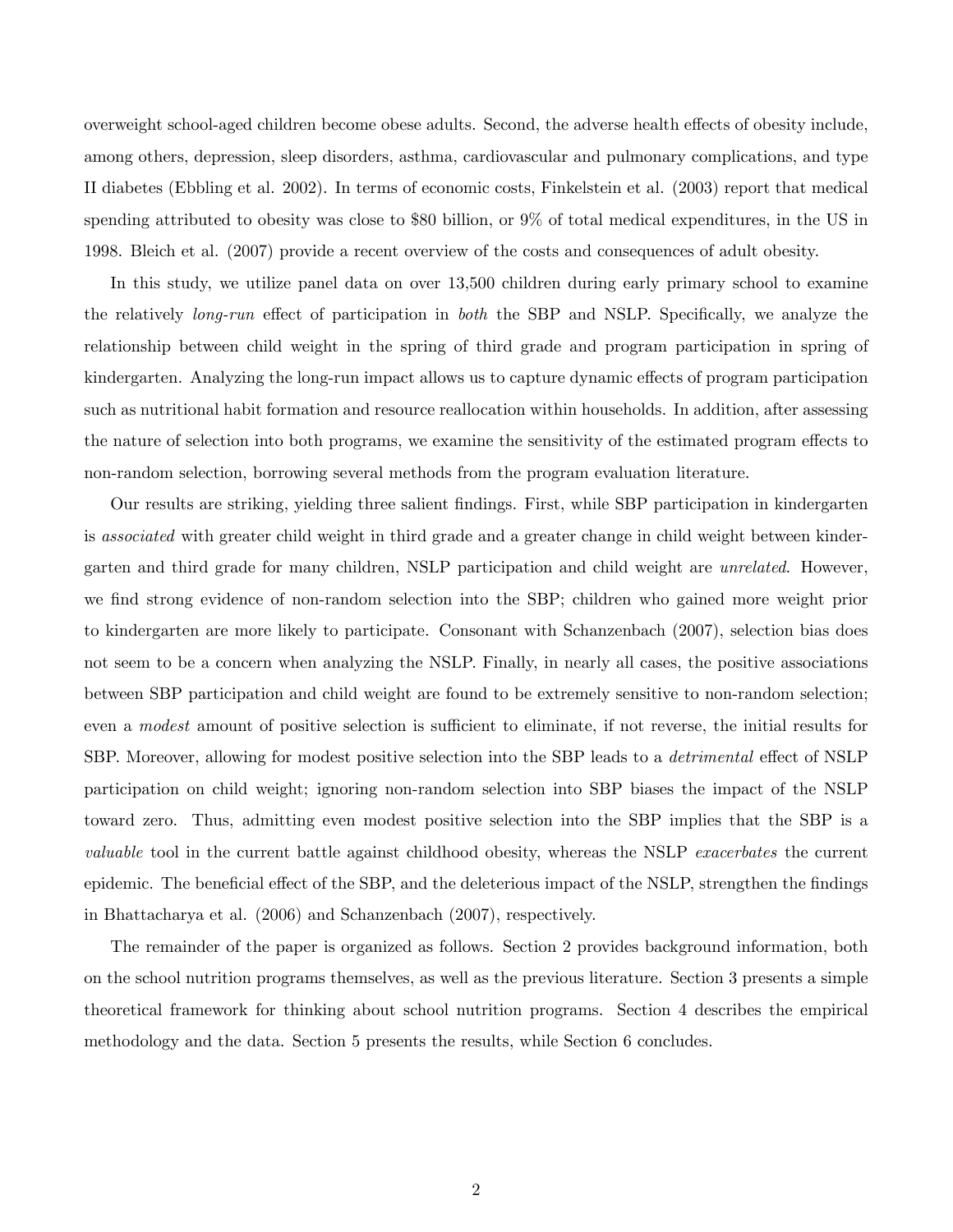### 2 Background

#### 2.1 Institutional Details

The NSLP was developed gradually, and made permanent by the National School Lunch Act in 1946. The program provides lunch to over 29 million children each school day, covering approximately 99,000 schools (95% of all public and private schools), with 17.5 million students receiving reduced price or free meals.<sup>4</sup> The SBP was established in 1966 by the Child Nutrition Act, and made permanent by subsequent amendments in 1975. During the 2005-2006 school year, the SBP provided breakfast to roughly 9.6 million children in 82,000 schools, with 7.7 million children receiving reduced price or free breakfasts (Cooper and Levin 2006).

As evidenced by these figures, the SBP is under-utilized relative to the NSLP. Roughly 83% of schools participating in the NSLP also participated in the SBP during the 2005-2006 school year, and roughly 45 students qualifying for free or reduced price meals participated in the SBP for every 100 students participating in the NSLP (Cooper and Levin 2006). That said, SBP participation is on the rise, having increased in all but three states from the 2004-2005 school year to the 2005-2006 school year.

The SBP and NSLP are organized in a similar fashion. Both programs are federally funded. Each program is overseen by the Food and Nutrition Service (FNS) of the US Department of Agriculture (USDA), but administered by state education agencies. Schools deciding to participate in the programs must offer meals that meet federal nutritional requirements. In addition, students residing in households with family incomes at or below 130% of the federal poverty line are eligible for free meals, while those in households with family incomes between  $130\%$  and  $185\%$  of the federal poverty line are entitled to reduced price meals.<sup>5</sup> Eligible children apply directly to the school, with the same application covering both the SBP and NSLP. In addition, children from households that receive aid through food stamps, Temporary Assistance for Needy Families, or the Food Distribution Program on Indian Reservations are automatically eligible for free meals. All other students pay full price, though meals are still subsidized by the federal government to a limited extent.

Schools establish their own prices for full price meals, but prices for reduced price meals are capped. Schools have flexibility with respect to the specific foods served, but are constrained by the fact they must operate their meal services as non-profit programs. In the 2005 fiscal year, the NSLP cost the federal government roughly \$7 billion, while federal expenditures on the SBP in fiscal year 2006 totalled \$2 billion.<sup>6</sup>

<sup>4</sup> See http://www.fns.usda.gov/cnd/lunch/AboutLunch/NSLPFactSheet.pdf.

<sup>&</sup>lt;sup>5</sup>For the period July 1, 2007, through June 30, 2008, 130% (185%) of the federal poverty line for a family of four is \$26,845

<sup>(\$38,203).</sup> The maximum price allowed for breakfast (lunch) to students qualifying for reduced price is \$0.30 (\$0.40).

 $^{6}$ See http://www.frac.org/pdf/cnnslp.PDF and http://www.frac.org/pdf/cnsbp.PDF.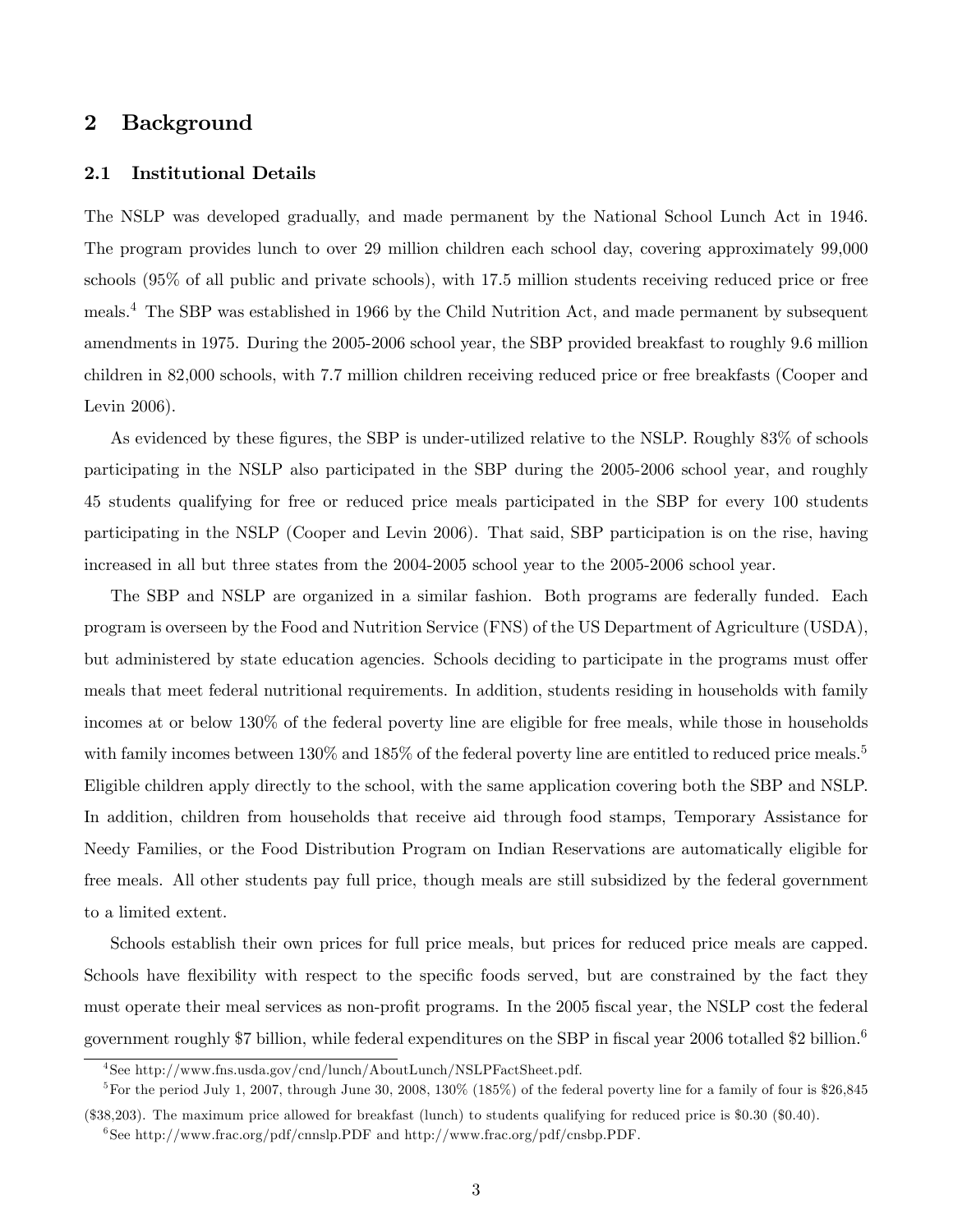As stated above, reimbursement is conditional on the meals meeting federal nutritional requirements, established by Congress in 1995 under the "School Meals Initiative for Healthy Children" (SMI). SMI represented the largest reform of the programs since their inception (Lutz et al. 1999). For breakfast, this entails no more than  $30\%$  of the meal's calories be derived from fat, and less than  $10\%$  from saturated fat. Breakfasts also must provide one-fourth of the Recommended Dietary Allowance (RDA) for protein, calcium, iron, Vitamin A, Vitamin C, and contain an age-appropriate level of calories. For lunches, the same restrictions on fat apply. However, lunches must provide one-third of the RDA for protein, calcium, iron, Vitamin A, Vitamin C, and an age-appropriate level of calories calories. In addition, all meals are recommended to reduce levels of sodium and cholesterol, as well as increase the level of dietary fiber.

Enforcement of the SMI requirements is handled by requiring states to monitor local school food authorities by conducting reviews at least once every five years. In turn, the FNS monitors state compliance with this review requirement. The FNS has also begun to provide regional and local training to ensure adequate overview.

### 2.2 Literature Review

Given the size and cost of these programs, each has been studied to some extent over the decades. In the early 1990s, a series of studies were conducted utilizing the 1992 School Nutrition Dietary Assessment (SNDA-1) study. As part of the study, a random sample of school meals was analyzed, in addition to the diets of children. Gleason (1995) finds that SBP availability is not associated with a higher probability of eating breakfast. Moreover, the author finds that lunches provided under the NSLP derived an average of 38% of food energy from fat, exceeding guidelines. Burghardt et al. (1995) report that meals provided under the NSLP exceeded guidelines for total and saturated fat and sodium, whereas meals provided under the SBP exceeded guidelines for saturated fat and cholesterol. Gordon et al. (1995) use 24-hour dietary recall data and conclude that both SBP and NSLP participation are associated with higher intake of fat and saturated fat, but also some nutrients.

The results of the analyses using the SNDA-1 led to the 1995 SMI discussed above. While the SMI required schools to follow the nutrition guidelines by the 1996-1997 school year, some schools received a waiver until the 1998-1999 school year (Lutz et al. 1999). A second study, the SNDA-2, was conducted in 1998-1999. The evidence suggests some effect of the SMI on the nutritional content of meals, but school lunches in particular still have much room for improvement (Schanzenbach  $2007$ ).<sup>7</sup>

Since the SNDA-1 study, more recent analyses have focused greater attention on identifying the causal impact of SBP or NSLP participation on child health. Gleason and Suitor (2003) use two nonconsecutive

<sup>7</sup> See also http://www.iom.edu/Object.File/Master/31/064/Jay%20Hirschman.IOM%20Presentation.Oct%2026%202005.pdf.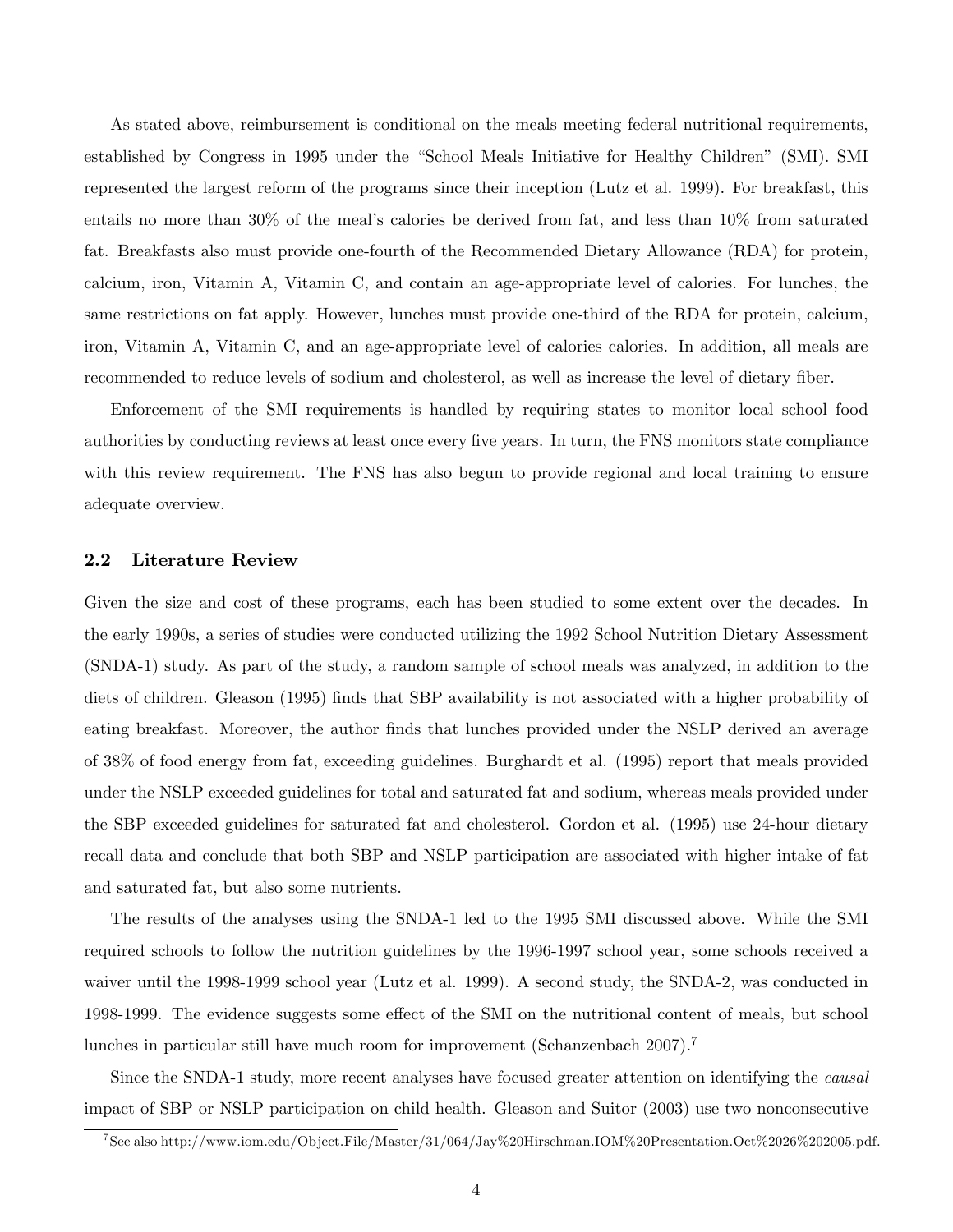days of 24-hour dietary recall data to obtain fixed effects estimates of NSLP participation. The authors find that NSLP participation increases intake of nutrients, but also increases intake of dietary fat. Hofferth and Curtin (2005) use data from the 1997 Child Development Supplement of the Panel Study for Income Dynamics (PSID) and find no effect of SBP participation on the probability of being overweight after controlling for NSLP participation. In addition, instrumental variables estimates  $-$  using public school attendance as the exclusion restriction – indicate no impact of NSLP participation. Bhattacharya et al. (2006) analyze the effects of SBP availability in the school on nutritional intake using NHANES III, which spans 1988-1994 (thus pre-dating the SMI). The authors employ a difference-in-differences strategy (comparing in-school versus out-of-school periods in schools participating and not participating in the SBP), concluding that SBP availability "has no effect on the total number of calories consumed or on the probability that a child eats breakfast, but it improves the nutritional quality of the diet substantially" (p. 447). Schanzenbach (2007) utilizes panel data methods, as well as a regression discontinuity (RD) approach that exploits the sharp income cut-off for eligibility for reduced-price meals, to assess the impact of the NSLP. Using data from the Early Childhood Longitudinal Study-Kindergarten Class of 1998-99 (ECLS-K), she finds that NSLP participation increases the probability of being obese due to the additional calories provided by school lunches. However, she finds little substantive difference between the RD estimates and those based on a panel data approach, suggesting little selection into the NSLP on the basis of unobservables that vary over time and across schools.

Finally, a few studies offer less direct evidence of the possible effects of the SBP and NSLP. For instance, Long (1991) assesses the crowding-out impact of SBP and NSLP benefits on total household food expenditures. The author finds that one dollar of NSLP (SBP) benefits displaces only \$0.60 (none) of household food expenditures. Thus, both programs increase the total value of food consumed by the household. von Hippel et al. (2007) show that children are more at-risk of gaining weight during summer vacation than during the school-year. While this is potentially attributable to children's propensity to consume more food while at home, it could also be explained by the lack of access to school meal programs during the summer for non-summer school attendees.

We add to this literature in four important ways. First, we assess the *long-run* relationship between participation in *both* the SBP and NSLP program and children's weight. Second, we use data after the reforms enacted under the SMI should have been fully implemented. Most prior research (to our knowledge) assesses the contemporaneous relationship between SBP and/or NSLP participation and children's weight, typically focuses on only one of the programs (not both), and uses data from before the changes instituted under the SMI have been fully implemented. Third, we assess the nature of selection into both programs using data on birthweight and weight at the time of entry into kindergarten. Finally, we examine the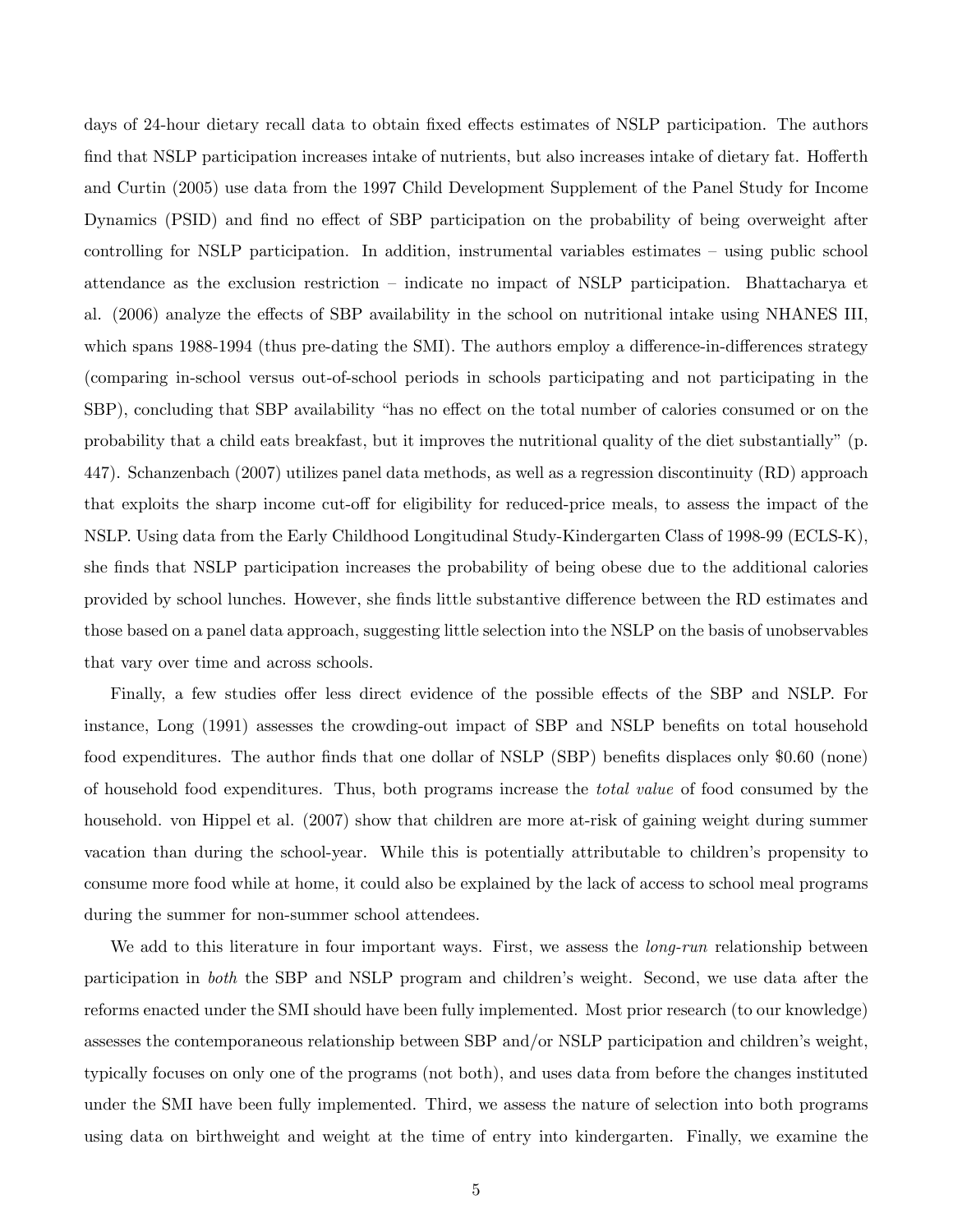sensitivity of the estimated program effects to non-random selection.

## 3 Theoretical Motivation

To provide some context for the empirical analysis, it is useful to think about the intrahousehold resource allocation effects of the SBP and NSLP. Figure 1 illustrates a very simple model. Households maximize utility,  $U(c, f)$ , where c is non-food consumption and f is food consumption subject to a standard budget constraint (as well as an implicit biological constraint restricting food consumption from falling below some threshold). In the figure, the solid budget constraint represents the initial budget constraint without school-provided nutrition programs. The corresponding optimal consumption bundle is labelled as point A. The dashed budget constraint incorporates the SBP and NSLP assuming children in the household receive an infra-marginal transfer of food for free at school. Thus, the programs lead to a kinked budget constraint, where the kink point lies to the left of point  $A$  given the assumption of an infra-marginal transfer (whereby the size of the transfer is less than food consumption without the program).

With an infra-marginal transfer, it is well known that the impact of the transfer is equivalent to pure income transfer in that the result is a parallel shift out of the budget constraint near the original consumption bundle, point  $A$ . Since the transfer has only an income effect, the household will respond by increasing consumption of both c and f if both are normal goods. Point B illustrates this possible outcome. However, if the income elasticity of food consumption is zero, then the household may instead move to point  $C$ , in which case the household utilizes the savings from the transfer program purely to finance an increase in non-food consumption. This latter possibility is consistent with the findings in Bhattacharya et al. (2006) with respect to the SBP (as participation does not alter total caloric intake), but the former is consonant with the earlier findings in Long (1991) for both programs and Schanzenbach (2007) with respect to the NSLP.<sup>8</sup>

This model, while quite simple, illustrates two key points. First, participation in the SBP and NSLP may or may not increase food consumption. In the event that food consumption does increase, any health benefits of the SBP and NSLP require the nutritional gains from the food provided under these programs to more than compensate for the increase in overall food consumption if child health is to be improved. Second, participation in the SBP and NSLP provides an income benefit to households that allows households to increase their non-food consumption. Such an increase in consumption has theoretically ambiguous health consequences. For example, the effects on child's health would differ if the household uses the additional

<sup>8</sup>Note, the distinction between the results in Bhattacharya et al. (2006) and Schanzenbach (2007) should not be interpreted as conflicting results across the two studies as the former (latter) focuses on the SBP (NSLP).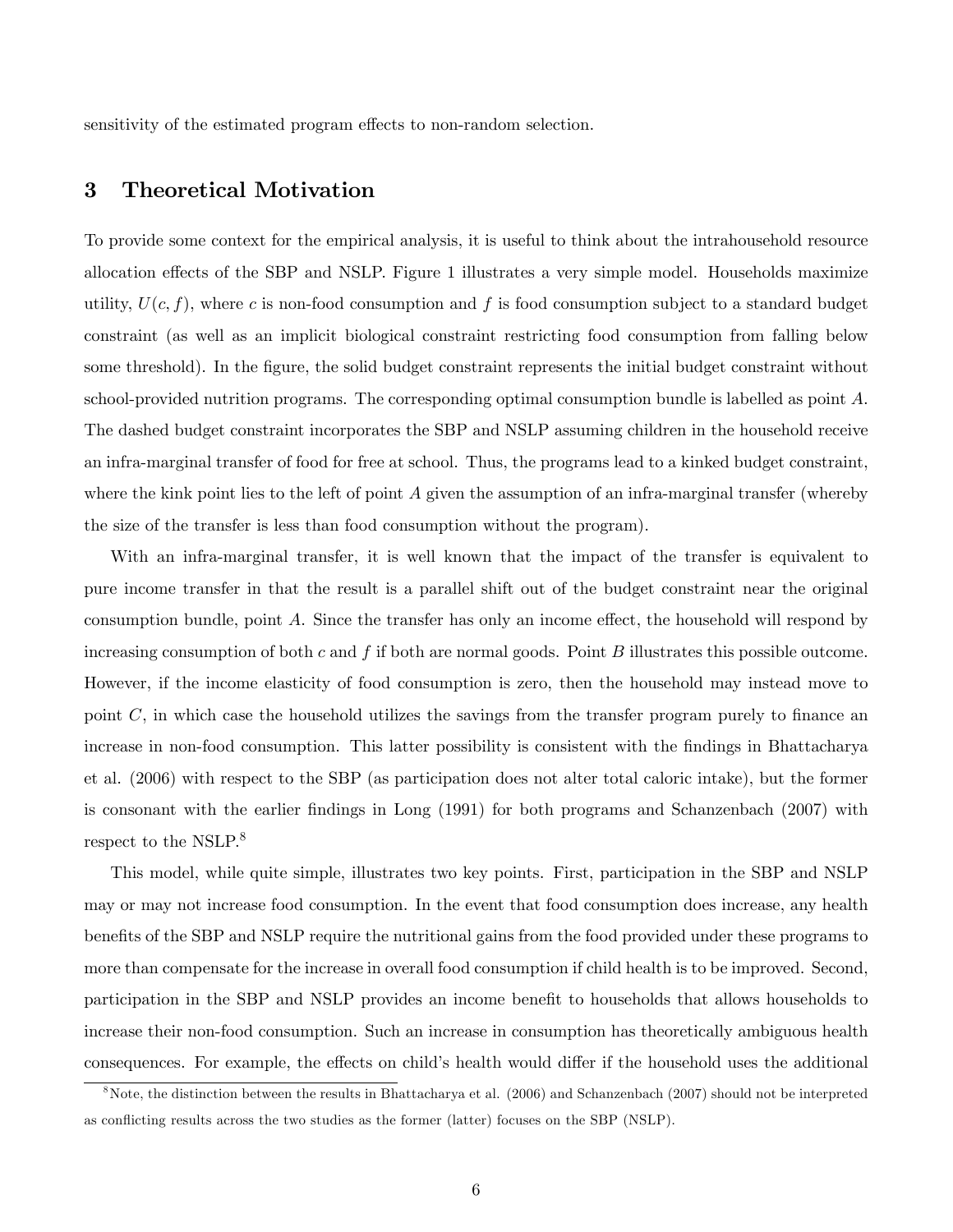resources to buy a video game machine or to fund an extracurricular activity. Thus, in the end, the role of the SBP and NSLP in the childhood obesity epidemic  $-\rho$  positive or negative  $-\nu$  is an empirical question.

### 4 Empirics

#### 4.1 Methodology

To assess the impact of school nutrition programs on child health, we utilize several estimators. To contrast the estimators in terms of the identification assumptions required, we utilize the potential outcomes framework often adopted in the program evaluation literature. However, here, we are simultaneously considering two treatments: SBP and NSLP participation.

To begin, let  $y_{1i}$  and  $y_{2i}$  denote child health if the child participates in the SBP only (denoted as  $\widetilde{D}_{1i} = 1$ ) and NSLP only (denoted as  $\widetilde{D}_{2i} = 1$ ), respectively. Let  $y_{3i}$  denote child health if the child participates in both programs (given by  $\tilde{D}_{3i} = 1$ ), and  $y_{0i}$  denote child health in the absence of either treatment (corresponding to  $\widetilde{D}_{1i} = \widetilde{D}_{2i} = \widetilde{D}_{3i} = 0$ ). In this set-up, the effect of participating in the SBP only relative to the control of no participation in either program on the health of child  $i$  is given by  $\tau_{1i} \equiv y_{1i} - y_{0i}$ . Similarly,  $\tau_{2i} \equiv y_{2i} - y_{0i}$  and  $\tau_{3i} \equiv y_{3i} - y_{0i}$  measure the effect on the health of child i of participating in the NSLP only and of participating in both programs, respectively, relative to the control of no participation in either program. However, given the usual missing counterfactual problem, only  $y_i = D_{1i}y_{1i} + D_{2i}y_{2i} + D_{3i}y_{3i} + (1 - D_{1i})(1 - D_{2i})(1 - D_{3i})y_{0i}$  is observable.

To proceed, we specify a structural relationship for each potential outcome. Define

$$
y_{0i} = \mu_0(x_i) + u_{0i}
$$
  
\n
$$
y_{1i} = \mu_1(x_i) + u_{1i}
$$
  
\n
$$
y_{2i} = \mu_2(x_i) + u_{2i}
$$
  
\n
$$
y_{3i} = \mu_3(x_i) + u_{3i}
$$
\n(1)

where  $E[y_d|x_i] = \mu_d(x_i)$ ,  $d = 0, 1, 2, 3$ , and  $x_i$  is a vector of observable attributes of child i (including an intercept).  $u_d$  captures the impact of unobservable attributes on child health when  $D = d$ ,  $d = 0, 1, 2, 3$ .

Assuming  $\mu_d(x_i) = x_i \beta_d$ ,  $d = 0, 1, 2, 3$ , and  $\beta_0 = \beta_1 = \beta_2 = \beta_3$  except for the intercept terms, then one obtains the following regression model

$$
y_i = x_i \beta_0 + \tau_1 \widetilde{D}_{1i} + \tau_2 \widetilde{D}_{2i} + \tau_3 \widetilde{D}_{3i} + \left[ u_{0i} + \widetilde{D}_{1i}(u_{1i} - u_{0i}) + \widetilde{D}_{2i}(u_{2i} - u_{0i}) + \widetilde{D}_{3i}(u_{3i} - u_{0i}) \right] \tag{2}
$$

where  $\tau_d$ ,  $d = 1, 2, 3$ , is the constant treatment effect. Furthermore, if one assumes that the participation in both programs is additive, such that  $\tau_3 = \tau_1 + \tau_2$  and  $u_{3i} = u_{2i} + u_{1i} - u_{0i}$  for all i, then (2) simplifies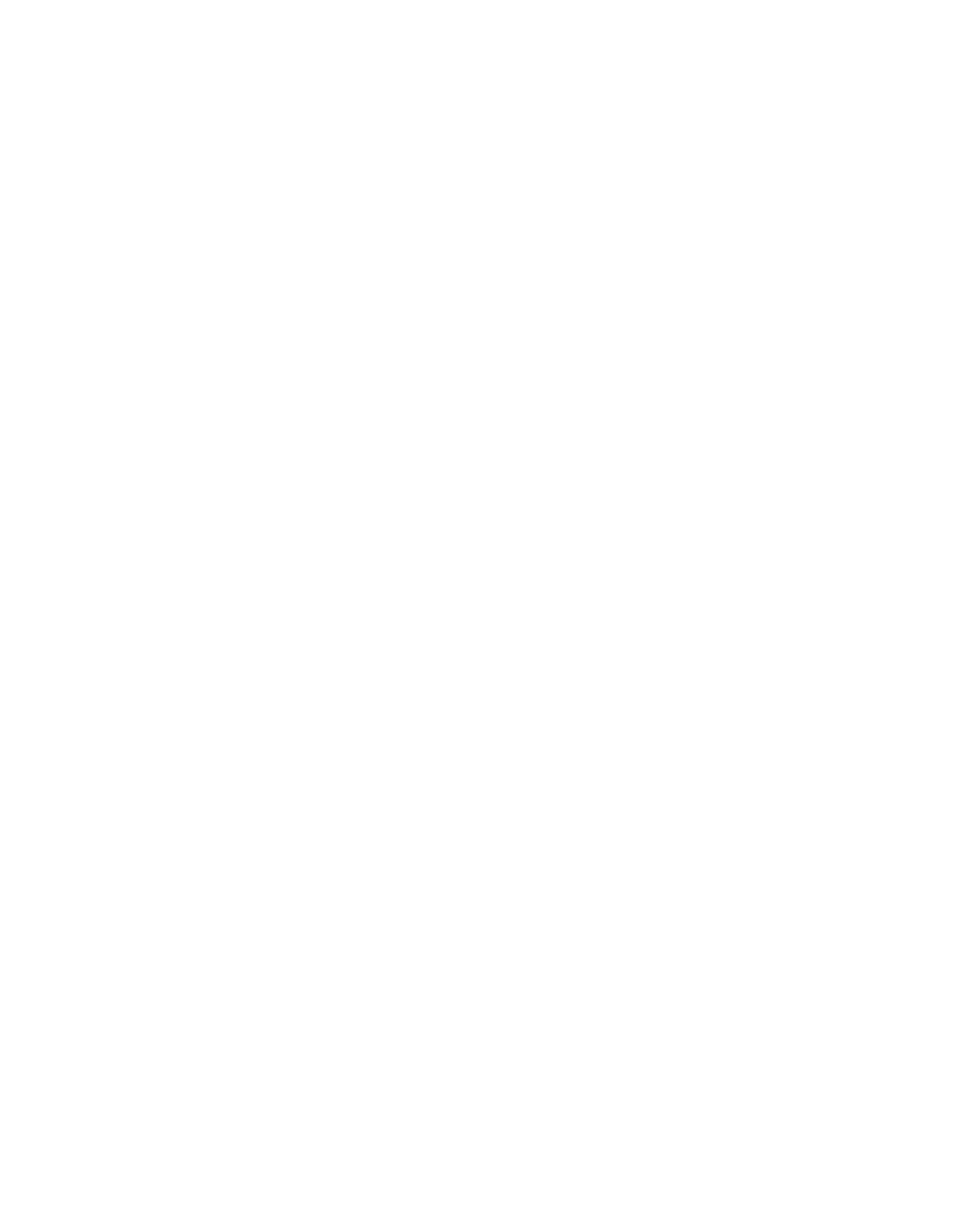#### **Table A1. Summary Statistics**

|                                                                | <b>Full Sample</b> |           | Particpation     |              | <b>SBP Only</b>  |           | <b>NSLP Only</b> |           | Participation |                  |
|----------------------------------------------------------------|--------------------|-----------|------------------|--------------|------------------|-----------|------------------|-----------|---------------|------------------|
|                                                                |                    |           | in Neither       |              |                  |           |                  |           | in Both       |                  |
| Variable                                                       | <b>Mean</b>        | <b>SD</b> | Mean             | <b>SD</b>    | Mean             | <b>SD</b> | Mean             | <b>SD</b> | Mean          | <b>SD</b>        |
| SBP Participation $(1 = Yes)$                                  | 0.234              | 0.423     | $\boldsymbol{0}$ | $\mathbf{0}$ | 1                | $\theta$  | $\boldsymbol{0}$ | $\theta$  | $\mathbf{1}$  | $\boldsymbol{0}$ |
| NSLP Participation $(1 = Yes)$                                 | 0.575              | 0.494     | $\boldsymbol{0}$ | $\Omega$     | $\boldsymbol{0}$ | $\Omega$  | -1               | $\theta$  | 1             | $\boldsymbol{0}$ |
| <b>Third Grade Child Weight</b>                                |                    |           |                  |              |                  |           |                  |           |               |                  |
| BMI                                                            | 18.404             | 3.861     | 18.124           | 3.536        | 19.155           | 4.537     | 18.358           | 3.873     | 18.933        | 4.266            |
| <b>BMI</b> Growth Rate                                         | 0.112              | 0.126     | 0.104            | 0.119        | 0.130            | 0.132     | 0.110            | 0.125     | 0.128         | 0.137            |
| <b>BMI</b> percentile                                          | 62.326             | 30.105    | 60.966           | 29.867       | 65.363           | 30.300    | 61.686           | 30.409    | 65.697        | 29.739           |
| Change in BMI Percentile                                       | 1.295              | 22.887    | 0.589            | 22.473       | 3.471            | 23.587    | 1.048            | 23.148    | 2.826         | 23.054           |
| Overweight $(1 = Yes)$                                         | 0.325              | 0.468     | 0.304            | 0.460        | 0.397            | 0.490     | 0.320            | 0.466     | 0.365         | 0.481            |
| Obese $(1 = Yes)$                                              | 0.171              | 0.377     | 0.150            | 0.357        | 0.248            | 0.432     | 0.172            | 0.377     | 0.204         | 0.403            |
| Fall Kindergarten Child Weight                                 |                    |           |                  |              |                  |           |                  |           |               |                  |
| <b>BMI</b>                                                     | 16.265             | 2.142     | 16.168           | 1.977        | 16.600           | 2.667     | 16.259           | 2.179     | 16.423        | 2.295            |
| <b>BMI</b> percentile                                          | 61.030             | 28.452    | 60.376           | 28.122       | 61.892           | 30.077    | 60.638           | 28.840    | 62.871        | 28.133           |
| Overweight $(1 = Yes)$                                         | 0.258              | 0.438     | 0.244            | 0.430        | 0.293            | 0.456     | 0.258            | 0.437     | 0.282         | 0.450            |
| Obese $(1 = Yes)$                                              | 0.114              | 0.318     | 0.103            | 0.304        | 0.185            | 0.389     | 0.114            | 0.318     | 0.125         | 0.331            |
| Age (in months)                                                | 110.767            | 4.356     | 110.725          | 4.347        | 110.936          | 4.087     | 110.749          | 4.345     | 110.861       | 4.424            |
| Gender $(1 = boy)$                                             | 0.507              | 0.500     | 0.511            | 0.500        | 0.522            | 0.500     | 0.494            | 0.500     | 0.523         | 0.500            |
| White $(1 = Yes)$                                              | 0.579              | 0.494     | 0.721            | 0.449        | 0.591            | 0.492     | 0.587            | 0.492     | 0.291         | 0.454            |
| Black $(1 = Yes)$                                              | 0.138              | 0.345     | 0.050            | 0.218        | 0.122            | 0.328     | 0.123            | 0.328     | 0.334         | 0.472            |
| Hispanic $(1 = Yes)$                                           | 0.174              | 0.379     | 0.125            | 0.330        | 0.185            | 0.389     | 0.186            | 0.390     | 0.246         | 0.431            |
| Asian $(1 = Yes)$                                              | 0.054              | 0.226     | 0.058            | 0.235        | 0.045            | 0.207     | 0.056            | 0.231     | 0.041         | 0.199            |
| Child's Birthweight (ounces)                                   | 118.284            | 20.040    | 120.015          | 19.510       | 117.542          | 21.788    | 117.970          | 19.495    | 115.600       | 21.407           |
| Child's Birthweight $(1 = Missing)$                            | 0.121              | 0.326     | 0.098            | 0.297        | 0.143            | 0.351     | 0.117            | 0.322     | 0.167         | 0.373            |
| Central City $(1 = Yes)$                                       | 0.395              | 0.489     | 0.356            | 0.479        | 0.310            | 0.463     | 0.425            | 0.494     | 0.428         | 0.495            |
| Urban Fringe & Large Town $(1 = Yes)$                          | 0.377              | 0.485     | 0.475            | 0.499        | 0.340            | 0.475     | 0.346            | 0.476     | 0.250         | 0.433            |
| Northeast $(1 = Yes)$                                          | 0.182              | 0.386     | 0.265            | 0.441        | 0.334            | 0.472     | 0.134            | 0.340     | 0.089         | 0.285            |
| Midwest $(1 = Yes)$                                            | 0.250              | 0.433     | 0.293            | 0.455        | 0.236            | 0.425     | 0.239            | 0.427     | 0.189         | 0.391            |
| South $(1 = Yes)$                                              | 0.346              | 0.476     | 0.192            | 0.394        | 0.278            | 0.448     | 0.413            | 0.492     | 0.535         | 0.499            |
| Mother's Age at First Birth $\leq 19$ Years<br>Old $(1 = Yes)$ | 0.227              | 0.419     | 0.141            | 0.348        | 0.290            | 0.454     | 0.208            | 0.406     | 0.418         | 0.493            |
| Mother's Age at First Birth is 20-29<br>Years Old $(1 = Yes)$  | 0.522              | 0.500     | 0.566            | 0.496        | 0.507            | 0.501     | 0.544            | 0.498     | 0.398         | 0.490            |
| Mother's Age at First Birth $(1 = Missing)$                    | 0.104              | 0.305     | 0.085            | 0.279        | 0.143            | 0.351     | 0.102            | 0.303     | 0.139         | 0.346            |
| WIC Benefits During Pregnancy $(1 = Yes)$                      | 0.339              | 0.473     | 0.189            | 0.391        | 0.504            | 0.501     | 0.323            | 0.468     | 0.634         | 0.482            |
| WIC Benefits During Pregnancy $(1 = Missing)$                  | 0.112              | 0.315     | 0.095            | 0.293        | 0.134            | 0.342     | 0.113            | 0.316     | 0.141         | 0.348            |
| Mother's Education = High School $(1 = Yes)$                   | 0.198              | 0.398     | 0.172            | 0.377        | 0.278            | 0.448     | 0.197            | 0.398     | 0.239         | 0.426            |
| Mother's Education = Some College( $1 = Yes$ )                 | 0.281              | 0.450     | 0.304            | 0.460        | 0.301            | 0.460     | 0.292            | 0.455     | 0.218         | 0.413            |
| Mother's Education = Bachelor's<br>Degree $(1 = Yes)$          | 0.144              | 0.351     | 0.198            | 0.398        | 0.057            | 0.232     | 0.152            | 0.359     | 0.038         | 0.192            |
| Mother's Education = Advanced College<br>Degree $(1 = Yes)$    | 0.084              | 0.277     | 0.125            | 0.330        | 0.027            | 0.162     | 0.078            | 0.268     | 0.023         | 0.151            |
| Mother's Education $(1 = Missing)$                             | 0.209              | 0.407     | 0.168            | 0.374        | 0.221            | 0.415     | 0.206            | 0.405     | 0.293         | 0.455            |

Notes: N = 13,534 (full sample); 5,423 (participation in neither); 335 (SBP only); 4,950 (NSLP only); 2,826 (SBP and NSLP). Data are from from the kindergarten wave of ECLS-K unless otherwise noted. Change in BMI percentile and BMI growth rate calculated using baseline data from fall kindergarten. Omitted category for race is 'other', city type is 'small town & rural', mother's age at first birth is greater than 29 years old, mother's employment is 'missing', mother's education is 'less than high school', and sufficient food is 'sometimes or often there is not enough to eat'.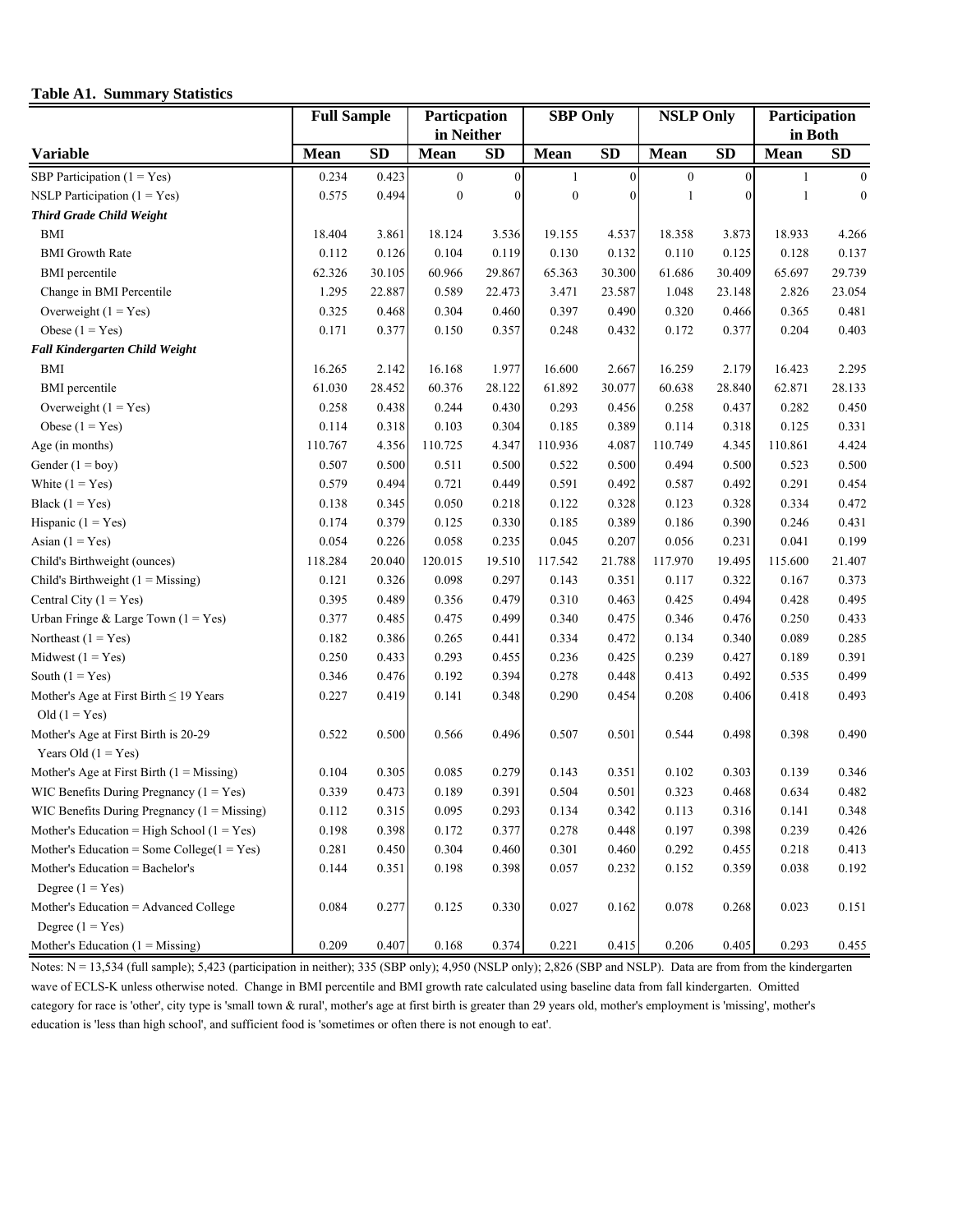#### **Table A1 (cont.). Summary Statistics**

|                                              |             | <b>Full Sample</b> |             | <b>Particpation</b> | <b>SBP Only</b> |           | <b>NSLP Only</b> |           | Participation |           |  |
|----------------------------------------------|-------------|--------------------|-------------|---------------------|-----------------|-----------|------------------|-----------|---------------|-----------|--|
|                                              |             |                    |             | in Neither          |                 |           |                  |           |               | in Both   |  |
| <b>Variable</b>                              | <b>Mean</b> | <b>SD</b>          | <b>Mean</b> | <b>SD</b>           | <b>Mean</b>     | <b>SD</b> | <b>Mean</b>      | <b>SD</b> | <b>Mean</b>   | <b>SD</b> |  |
| Household Income (dollars)                   | 52150       | 32034              | 61774       | 33666               | 38744           | 23611     | 52855            | 31091     | 34036         | 21285     |  |
| Mother Employed During 3rd Grade $(1 = Yes)$ | 0.572       | 0.495              | 0.613       | 0.487               | 0.513           | 0.501     | 0.594            | 0.491     | 0.462         | 0.499     |  |
| Mother Employed During 3rd Grade $(1 = No)$  | 0.204       | 0.403              | 0.206       | 0.405               | 0.242           | 0.429     | 0.186            | 0.389     | 0.229         | 0.420     |  |
| Sufficient Food of Type Desired in           | 0.847       | 0.360              | 0.901       | 0.299               | 0.758           | 0.429     | 0.859            | 0.348     | 0.733         | 0.442     |  |
| Household $(1 = Yes)$                        |             |                    |             |                     |                 |           |                  |           |               |           |  |
| Sufficient Food, but not of Type Desired     | 0.138       | 0.345              | 0.093       | 0.290               | 0.209           | 0.407     | 0.130            | 0.337     | 0.231         | 0.422     |  |
| in Household $(1 = Yes)$                     |             |                    |             |                     |                 |           |                  |           |               |           |  |
| Sufficient Food $(1 = Missing)$              | 0.001       | 0.028              | 0.000       | 0.014               | 0.000           | 0.000     | 0.001            | 0.032     | 0.002         | 0.042     |  |
| Number of Children's Books in Household      | 74.930      | 57.030             | 91.101      | 58.567              | 67.774          | 56.005    | 74.002           | 54.846    | 46.369        | 45.065    |  |
| Number of Children's Books in Household      | 0.097       | 0.296              | 0.085       | 0.279               | 0.134           | 0.342     | 0.097            | 0.296     | 0.117         | 0.321     |  |
| $(1 - Missing)$                              |             |                    |             |                     |                 |           |                  |           |               |           |  |

Notes: N = 13,534 (full sample); 5,423 (participation in neither); 335 (SBP only); 4,950 (NSLP only); 2,826 (SBP and NSLP). Data are from from the kindergarten wave of ECLS-K unless otherwise noted. Change in BMI percentile and BMI growth rate calculated using baseline data from fall kindergarten. Omitted category for race is 'other', city type is 'small town & rural', mother's age at first birth is greater than 29 years old, mother's employment is 'missing', mother's education is 'less than high school', and sufficient food is 'sometimes or often there is not enough to eat'.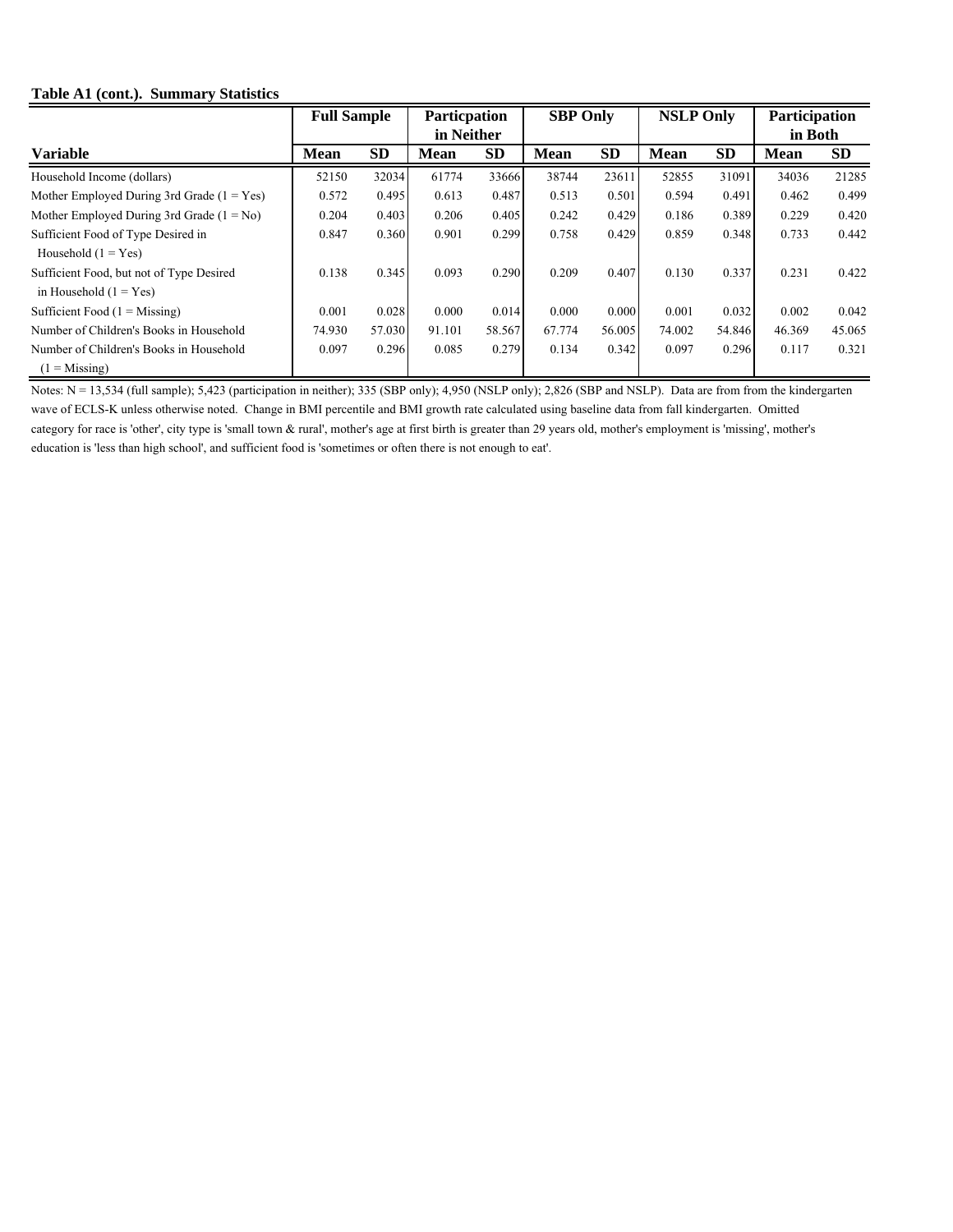|                  |                                        |                                               |                                      | <b>Correlation of the Disturbances</b> |              |                |
|------------------|----------------------------------------|-----------------------------------------------|--------------------------------------|----------------------------------------|--------------|----------------|
|                  |                                        |                                               | Specification (1)                    |                                        |              |                |
|                  | $\mathbf{0} = \mathbf{0}$              | $\rho = 0.1$                                  | $\rho = 0.2$                         | $\rho = 0.3$                           | $\rho = 0.4$ | $\rho = 0.5$   |
|                  | I. Normal Weight Entering Kindergarten |                                               |                                      |                                        |              |                |
|                  |                                        |                                               | A. Probability of Being Overweight   |                                        |              |                |
| School           | $0.124*$                               | $-0.043$                                      | $-0.210*$                            | $-0.377*$                              | $-0.543*$    | $-0.709*$      |
| <b>Breakfast</b> | (0.042)                                | (0.042)                                       | (0.042)                              | (0.041)                                | (0.040)      | (0.038)        |
| School           | $-0.011$                               | 0.016                                         | 0.046                                | 0.078+                                 | $0.112*$     | $0.149*$       |
| Lunch            | (0.035)                                | (0.035)                                       | (0.035)                              | (0.035)                                | (0.034)      | (0.034)        |
|                  |                                        |                                               | <b>B. Probability of Being Obese</b> |                                        |              |                |
| School           | $0.155\dagger$                         | $-0.013$                                      | $-0.180*$                            | $-0.348*$                              | $-0.516*$    | $-0.686*$      |
| <b>Breakfast</b> | (0.061)                                | (0.060)                                       | (0.059)                              | (0.058)                                | (0.057)      | (0.055)        |
| School           | 0.008                                  | 0.037                                         | 0.070                                | $0.107\dagger$                         | $0.147*$     | $0.192*$       |
| Lunch            | (0.053)                                | (0.053)                                       | (0.052)                              | (0.052)                                | (0.051)      | (0.050)        |
|                  |                                        |                                               |                                      |                                        |              |                |
|                  |                                        | II. Obese or Overweight Entering Kindergarten |                                      |                                        |              |                |
|                  |                                        |                                               | A. Probability of Being Overweight   |                                        |              |                |
| School           | $-0.046$                               | $-0.213*$                                     | $-0.381*$                            | $-0.548*$                              | $-0.717*$    | $-0.887*$      |
| <b>Breakfast</b> | (0.065)                                | (0.065)                                       | (0.065)                              | (0.064)                                | (0.063)      | (0.061)        |
| School           | $-0.016$                               | 0.013                                         | 0.040                                | 0.066                                  | 0.090        | $0.113\dagger$ |
| Lunch            | (0.057)                                | (0.057)                                       | (0.057)                              | (0.056)                                | (0.056)      | (0.056)        |
|                  |                                        |                                               | <b>B. Probability of Being Obese</b> |                                        |              |                |
| School           | 0.032                                  | $-0.135\dagger$                               | $-0.301*$                            | $-0.468*$                              | $-0.633*$    | $-0.798*$      |
| <b>Breakfast</b> | (0.058)                                | (0.058)                                       | (0.057)                              | (0.057)                                | (0.055)      | (0.053)        |
| School           | 0.027                                  | 0.056                                         | 0.0861                               | $0.115\dagger$                         | $0.145*$     | $0.174*$       |
| Lunch            | (0.050)                                | (0.050)                                       | (0.050)                              | (0.050)                                | (0.050)      | (0.049)        |
|                  |                                        |                                               |                                      |                                        |              |                |

**Table A2. Sensitivity Analysis: Bivariate Probit Results with Different Assumptions Concerning Correlation Among the Disturbances by Risk Type**

NOTES: ‡ p<0.10, † p<0.05, \* p<0.01. Standard errors in parentheses. Specification (1) refers to control set used in Column (1) in Table 1. See Tables 1, 4, and text for details.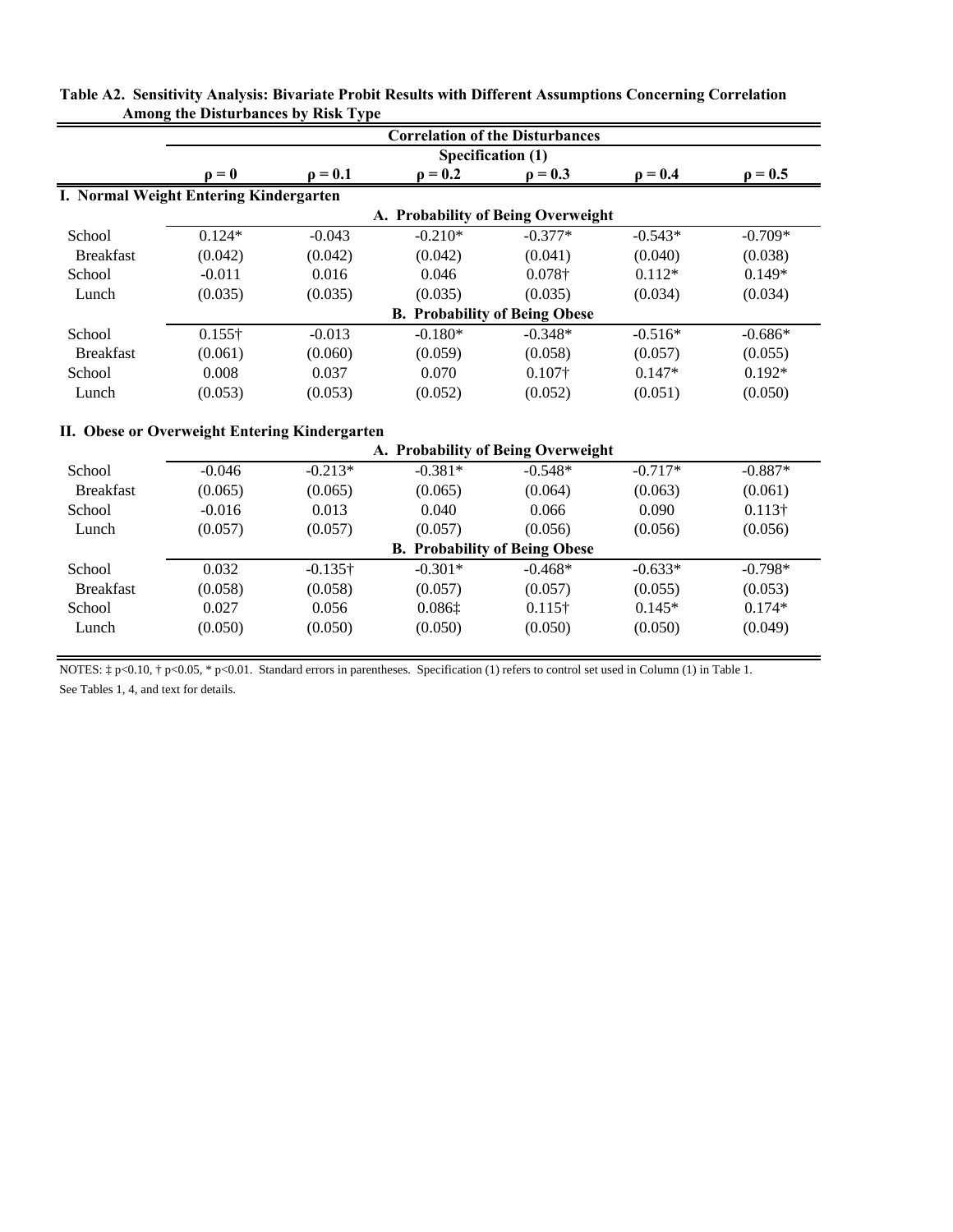|                                               |                         | <b>Specification (1)</b> |                | <b>Specification (2)</b> |          |                |  |
|-----------------------------------------------|-------------------------|--------------------------|----------------|--------------------------|----------|----------------|--|
|                                               | $Cov(\varepsilon, v)$ ÷ | $\tau_1$                 | <b>Implied</b> | $Cov(\varepsilon, v)$ ÷  | $\tau_1$ | <b>Implied</b> |  |
|                                               | Var(v)                  |                          | Ratio          | Var(v)                   |          | Ratio          |  |
| I. Normal Weight Entering Kindergarten        |                         |                          |                |                          |          |                |  |
| <b>BMI:</b> Levels                            | 8.825                   | 0.305                    | 0.035          | 1.002                    | 0.243    | 0.242          |  |
|                                               |                         | (0.067)                  |                |                          | (0.059)  |                |  |
| <b>BMI:</b> Logs                              | 0.437                   | 0.017                    | 0.038          | 0.051                    | 0.013    | 0.261          |  |
|                                               |                         | (0.004)                  |                |                          | (0.003)  |                |  |
| <b>BMI: Growth Rates</b>                      | 0.363                   | 0.013                    | 0.035          | 0.204                    | 0.013    | 0.065          |  |
|                                               |                         | (0.003)                  |                |                          | (0.003)  |                |  |
| Percentile BMI: Levels                        | 76.532                  | 3.077                    | 0.040          | 7.903                    | 2.198    | 0.278          |  |
|                                               |                         | (0.798)                  |                |                          | (0.668)  |                |  |
| Percentile BMI: Changes                       | 68.900                  | 1.608                    | 0.023          | 11.741                   | 2.195    | 0.187          |  |
|                                               |                         | (0.716)                  |                |                          | (0.668)  |                |  |
| Probability of Being Overweight               | 4.561                   | 0.033                    | 0.007          |                          |          |                |  |
|                                               |                         | (0.011)                  |                |                          |          |                |  |
| Probability of Being Obese                    | 2.633                   | 0.016                    | 0.006          |                          |          |                |  |
|                                               |                         | (0.006)                  |                |                          |          |                |  |
| II. Obese or Overweight Entering Kindergarten |                         |                          |                |                          |          |                |  |
| <b>BMI:</b> Levels                            | 14.461                  | 0.272                    | 0.019          | 0.837                    | 0.177    | 0.211          |  |
|                                               |                         | (0.189)                  |                |                          | (0.131)  |                |  |
| <b>BMI:</b> Logs                              | 0.561                   | 0.010                    | 0.017          | 0.037                    | 0.006    | 0.170          |  |
|                                               |                         | (0.008)                  |                |                          | (0.006)  |                |  |
| <b>BMI: Growth Rates</b>                      | 0.396                   | 0.006                    | 0.015          | 0.225                    | 0.006    | 0.028          |  |
|                                               |                         | (0.006)                  |                |                          | (0.006)  |                |  |
| Percentile BMI: Levels                        | 20.935                  | $-0.081$                 | $-0.004$       | 3.058                    | $-0.179$ | $-0.058$       |  |
|                                               |                         | (0.620)                  |                |                          | (0.557)  |                |  |
| Percentile BMI: Changes                       | 10.621                  | $-0.147$                 | $-0.014$       | 7.906                    | $-0.179$ | $-0.023$       |  |
|                                               |                         | (0.559)                  |                |                          | (0.557)  |                |  |
| Probability of Being Overweight               | 0.640                   | $-0.013$                 | $-0.021$       | 0.640                    | $-0.013$ | $-0.021$       |  |
|                                               |                         | (0.019)                  |                |                          | (0.019)  |                |  |
| Probability of Being Obese                    | 2.531                   | 0.012                    | 0.005          | 0.395                    | 0.007    | 0.017          |  |
|                                               |                         | (0.023)                  |                |                          | (0.020)  |                |  |

**Table A3. Sensitivity Analysis: Amount of Selection on Unobservables Relative to Selection on Observables Required to Attribute the Entire SBP Effect to Selection Bias by Risk Type**

NOTES: Standard errors in parentheses. Specifications (1) and (2) refer to control sets used in Table 1. See Tables 1 and 5 for details.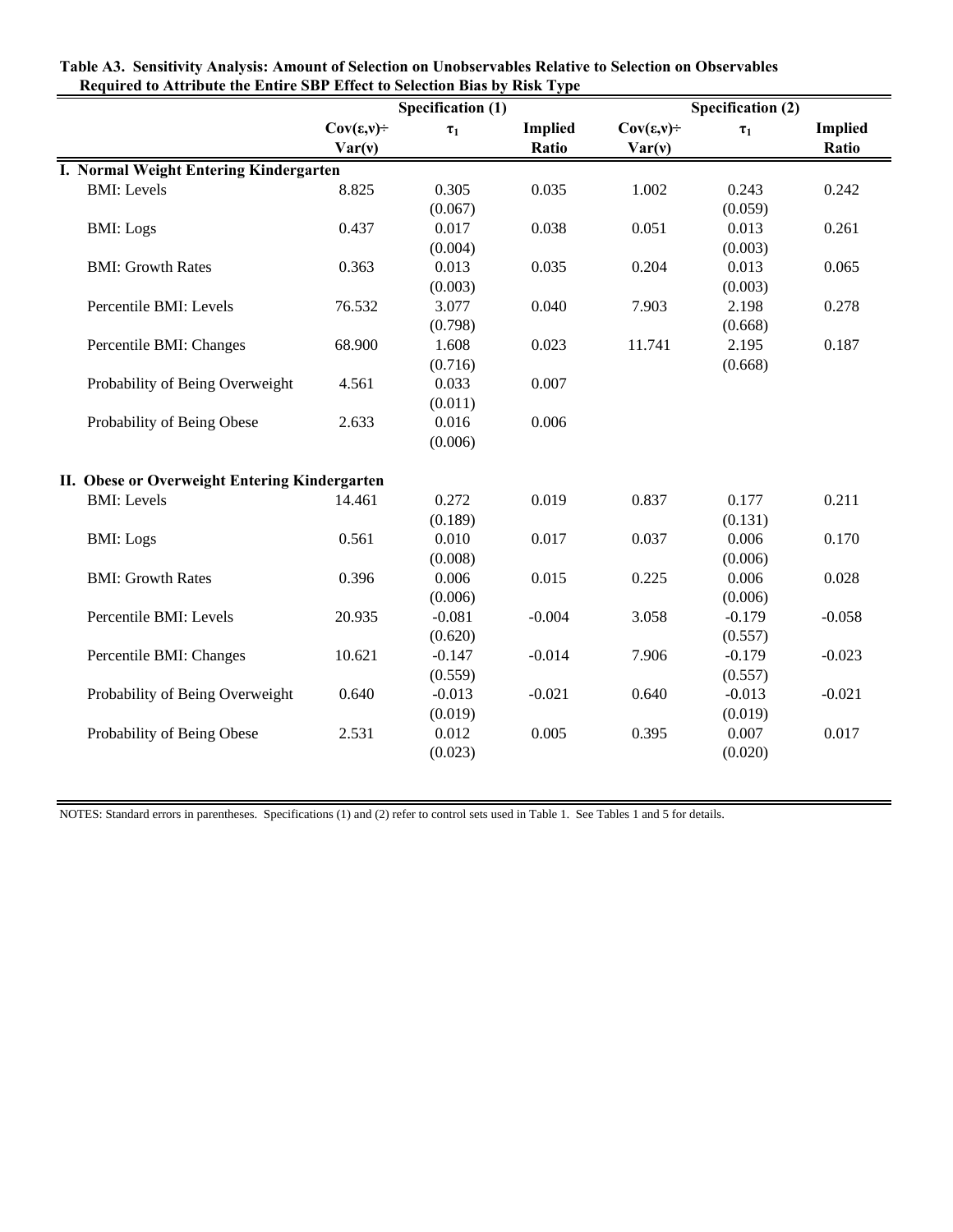|  | Table A4. Propensity Score Matching Sensitivity Analysis by Risk Type: Rosenbaum Bounds (SBP) |  |  |  |
|--|-----------------------------------------------------------------------------------------------|--|--|--|
|  |                                                                                               |  |  |  |

| .<br>Tropensity Seore Mateming Sensitryny Amarysis by |              |                |                |                | Ron Type: Rosenbaum Dounds |              | ັ              |              |
|-------------------------------------------------------|--------------|----------------|----------------|----------------|----------------------------|--------------|----------------|--------------|
|                                                       | $\Gamma = 1$ | $\Gamma = 1.2$ | $\Gamma = 1.4$ | $\Gamma = 1.6$ | $\Gamma = 1.8$             | $\Gamma = 2$ | $\Gamma = 2.5$ | $\Gamma = 3$ |
| I. Full Sample                                        |              |                |                |                |                            |              |                |              |
| <b>BMI:</b> Levels                                    | $p = 0.000$  | $p = 0.000$    | $p = 0.411$    | $p = 1.000$    | $p = 1.000$                | $p = 1.000$  | $p = 1.000$    | $p = 1.000$  |
| <b>BMI:</b> Logs                                      | $p = 0.000$  | $p = 0.000$    | $p = 0.996$    | $p = 1.000$    | $p = 1.000$                | $p = 1.000$  | $p = 1.000$    | $p = 1.000$  |
| <b>BMI: Growth Rates</b>                              | $p = 0.000$  | $p = 0.000$    | $p = 0.873$    | $p = 1.000$    | $p = 1.000$                | $p = 1.000$  | $p = 1.000$    | $p = 1.000$  |
| Percentile BMI: Levels                                | $p = 0.000$  | $p = 0.989$    | $p = 1.000$    | $p = 1.000$    | $p = 1.000$                | $p = 1.000$  | $p = 1.000$    | $p = 1.000$  |
| Percentile BMI: Changes                               | $p = 0.000$  | $p = 0.000$    | $p = 0.718$    | $p = 1.000$    | $p = 1.000$                | $p = 1.000$  | $p = 1.000$    | $p = 1.000$  |
| Prob. of Being Overweight                             | $p = 0.071$  | $p = 1.000$    | $p = 1.000$    | $p = 1.000$    | $p = 1.000$                | $p = 1.000$  | $p = 1.000$    | $p = 1.000$  |
| Prob. of Being Obese                                  | $p = 0.000$  | $p = 0.000$    | $p = 0.000$    | $p = 0.000$    | $p = 0.828$                | $p = 1.000$  | $p = 1.000$    | $p = 1.000$  |
| II. Normal Weight Entering Kindergarten               |              |                |                |                |                            |              |                |              |
| <b>BMI:</b> Levels                                    | $p = 0.000$  | $p = 0.000$    | $p = 0.069$    | $p = 1.000$    | $p = 1.000$                | $p = 1.000$  | $p = 1.000$    | $p = 1.000$  |
| <b>BMI:</b> Logs                                      | $p = 0.000$  | $p = 0.000$    | $p = 0.840$    | $p = 1.000$    | $p = 1.000$                | $p = 1.000$  | $p = 1.000$    | $p = 1.000$  |
| <b>BMI: Growth Rates</b>                              | $p = 0.000$  | $p = 0.000$    | $p = 0.000$    | $p = 0.985$    | $p = 1.000$                | $p = 1.000$  | $p = 1.000$    | $p = 1.000$  |
| Percentile BMI: Levels                                | $p = 0.000$  | $p = 0.487$    | $p = 1.000$    | $p = 1.000$    | $p = 1.000$                | $p = 1.000$  | $p = 1.000$    | $p = 1.000$  |
| Percentile BMI: Changes                               | $p = 0.000$  | $p = 0.000$    | $p = 0.610$    | $p = 1.000$    | $p = 1.000$                | $p = 1.000$  | $p = 1.000$    | $p = 1.000$  |
| Prob. of Being Overweight                             | $p = 0.000$  | $p = 0.000$    | $p = 0.000$    | $p = 0.000$    | $p = 0.000$                | $p = 0.064$  | $p = 1.000$    | $p = 1.000$  |
| Prob. of Being Obese                                  | $p = 0.000$  | $p = 0.000$    | $p = 0.000$    | $p = 0.000$    | $p = 0.000$                | $p = 0.000$  | $p = 0.000$    | $p = 0.000$  |
| III. Obese or Overweight Entering Kindergarten        |              |                |                |                |                            |              |                |              |
| <b>BMI:</b> Levels                                    | $p = 0.000$  | $p = 0.000$    | $p = 0.491$    | $p = 1.000$    | $p = 1.000$                | $p = 1.000$  | $p = 1.000$    | $p = 1.000$  |
| <b>BMI:</b> Logs                                      | $p = 0.000$  | $p = 0.002$    | $p = 0.826$    | $p = 1.000$    | $p = 1.000$                | $p = 1.000$  | $p = 1.000$    | $p = 1.000$  |
| <b>BMI: Growth Rates</b>                              | $p = 0.000$  | $p = 0.335$    | $p = 1.000$    | $p = 1.000$    | $p = 1.000$                | $p = 1.000$  | $p = 1.000$    | $p = 1.000$  |
| Percentile BMI: Levels                                | $p = 0.966$  | $p = 1.000$    | $p = 1.000$    | $p = 1.000$    | $p = 1.000$                | $p = 1.000$  | $p = 1.000$    | $p = 1.000$  |
| Percentile BMI: Changes                               | $p = 1.000$  | $p = 1.000$    | $p = 1.000$    | $p = 1.000$    | $p = 1.000$                | $p = 1.000$  | $p = 1.000$    | $p = 1.000$  |
| Prob. of Being Overweight                             | $p = 0.527$  | $p = 1.000$    | $p = 1.000$    | $p = 1.000$    | $p = 1.000$                | $p = 1.000$  | $p = 1.000$    | $p = 1.000$  |
| Prob. of Being Obese                                  | $p = 0.000$  | $p = 0.000$    | $p = 0.000$    | $p = 0.000$    | $p = 0.000$                | $p = 0.191$  | $p = 1.000$    | $p = 1.000$  |
|                                                       |              |                |                |                |                            |              |                |              |

NOTES: Rosenbaum critical p-values for test of the null of zero average treatment effect. For controls included in the propensty score, see Table 1.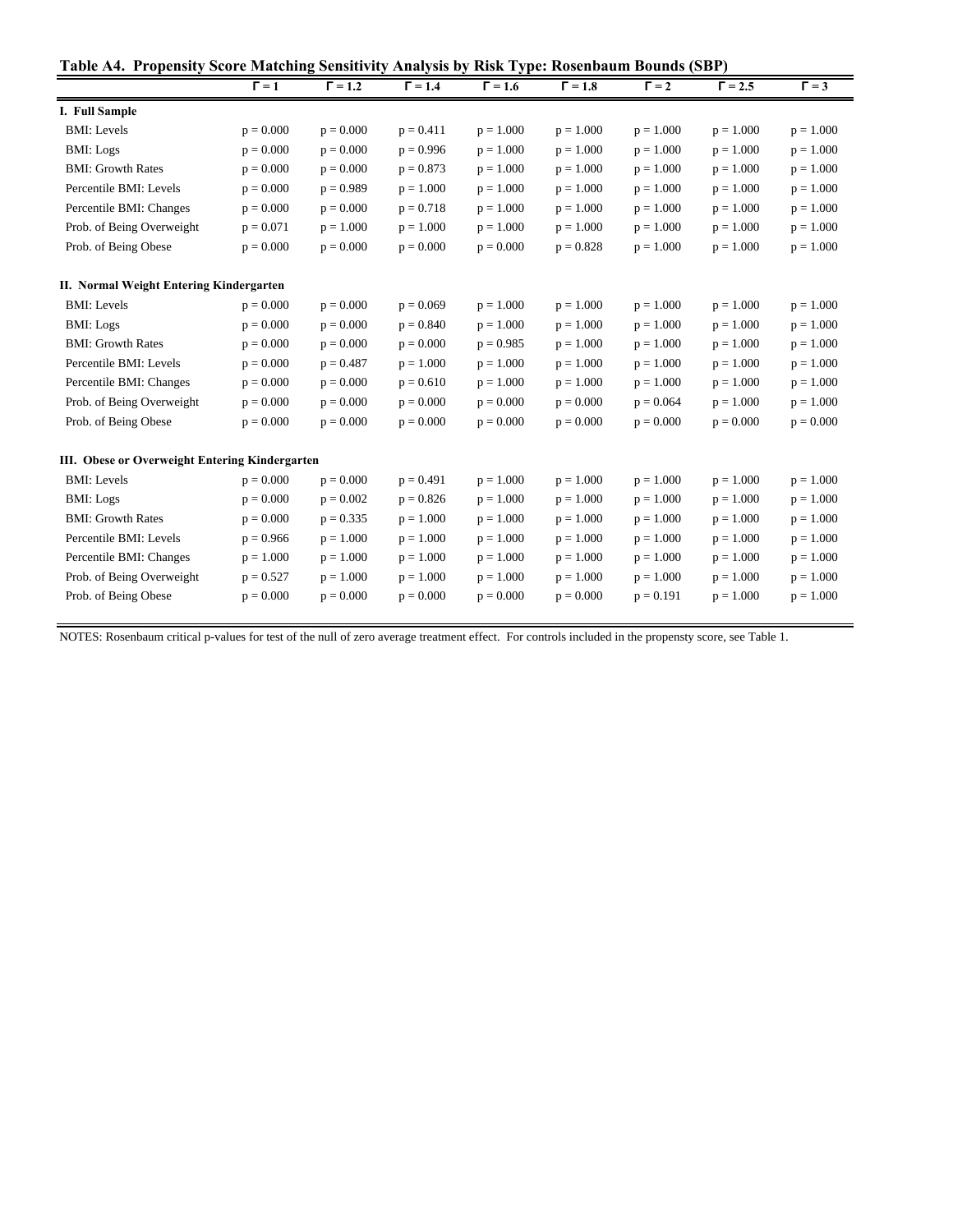



### **Figure 1. Theoretical Impact of Infra-Marginal Food Transfer Programs on Food and Non-Food Consumption.**

NOTES: A – initial consumption point prior to food transfer program. B – final consumption point with food transfer program assuming food and non-food consumption are normal goods. C – final consumption point with food transfer program assuming non-food consumption is a normal good and the income elasticity of food consumption is zero.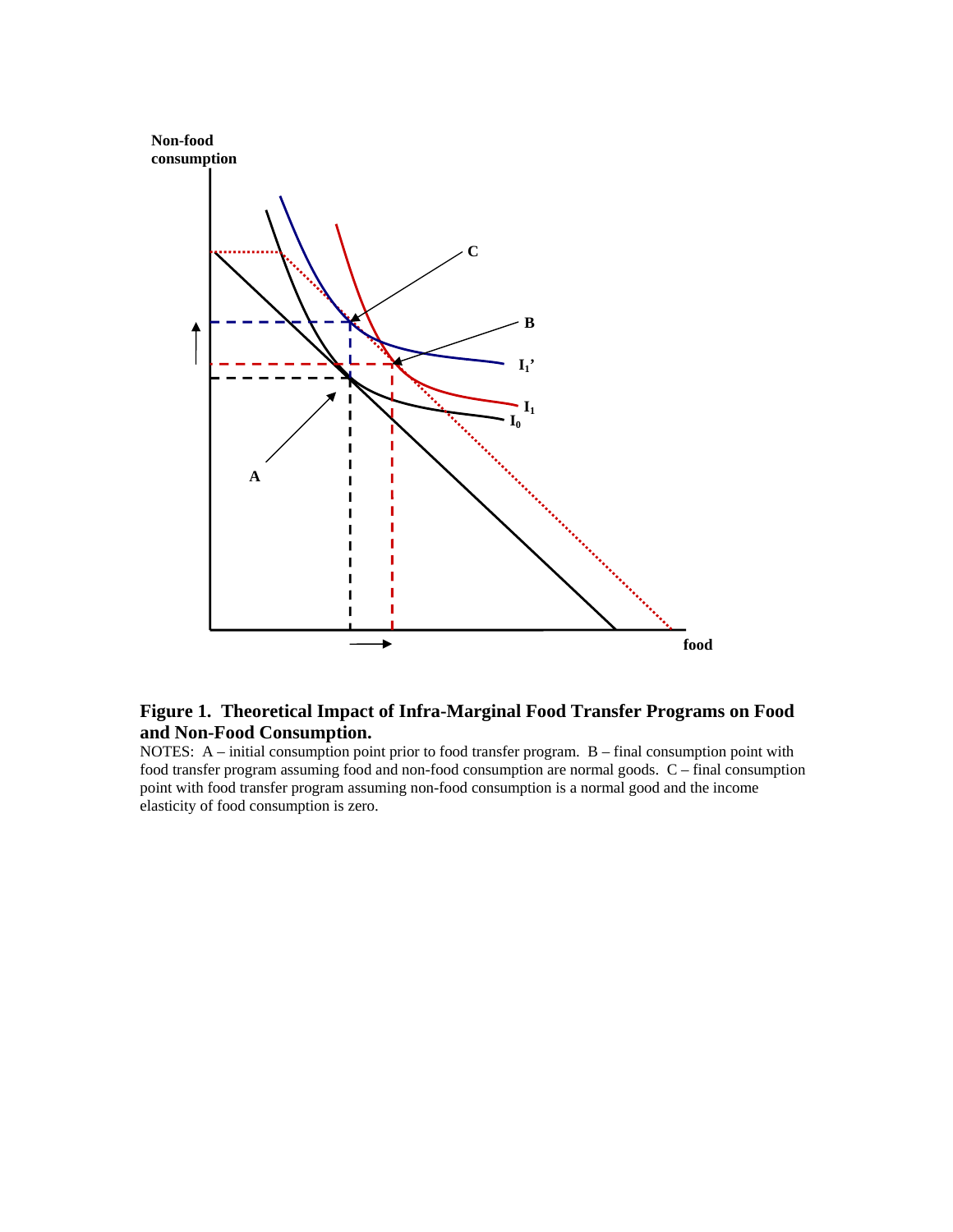| <b>Table 1. Full Sample Results</b> |  |  |  |
|-------------------------------------|--|--|--|
|-------------------------------------|--|--|--|

|                                        |          | <b>OLS/Probit</b> | <b>School</b>        | <b>Propensity Score</b> |
|----------------------------------------|----------|-------------------|----------------------|-------------------------|
|                                        |          |                   | <b>Fixed Effects</b> | <b>Matching</b>         |
|                                        | (1)      | (2)               | (3)                  | (4)                     |
| I. BMI: Levels                         |          |                   |                      |                         |
| School                                 | $0.290*$ | $0.209*$          | $0.209*$             | $0.353*$                |
| <b>Breakfast</b>                       | (0.092)  | (0.056)           | (0.063)              | (0.120)                 |
| School                                 | 0.040    | $-0.004$          | $-0.018$             | $-0.022$                |
| Lunch                                  | (0.075)  | (0.046)           | (0.062)              | (0.096)                 |
| II. BMI: Logs                          |          |                   |                      |                         |
| School                                 | $0.014*$ | $0.010*$          | $0.010*$             | $0.017*$                |
| <b>Breakfast</b>                       | (0.005)  | (0.003)           | (0.003)              | (0.007)                 |
| School                                 | 0.002    | $-0.001$          | $-0.002$             | $-0.001$                |
| Lunch                                  | (0.004)  | (0.002)           | (0.003)              | (0.005)                 |
| <b>III. BMI: Growth Rates</b>          |          |                   |                      |                         |
| School                                 | $0.010*$ | $0.010*$          | $0.010*$             | $0.014*$                |
| <b>Breakfast</b>                       | (0.003)  | (0.003)           | (0.003)              | (0.004)                 |
| School                                 | 0.000    | $-0.001$          | $-0.002$             | 0.000                   |
| Lunch                                  | (0.002)  | (0.002)           | (0.003)              | (0.003)                 |
| <b>IV. Percentile BMI: Levels</b>      |          |                   |                      |                         |
| School                                 | $2.114*$ | 1.478*            | 1.459†               | 2.178*                  |
| <b>Breakfast</b>                       | (0.714)  | (0.510)           | (0.575)              | (1.023)                 |
| School                                 | 0.187    | $-0.258$          | $-0.633$             | $-0.023$                |
| Lunch                                  | (0.582)  | (0.415)           | (0.560)              | (0.729)                 |
| V. Percentile BMI: Changes             |          |                   |                      |                         |
| School                                 | 1.009‡   | 1.475*            | 1.456†               | $2.462*$                |
| <b>Breakfast</b>                       | (0.548)  | (0.510)           | (0.575)              | (0.826)                 |
| School                                 | $-0.350$ | $-0.257$          | $-0.633$             | $-0.151$                |
| Lunch                                  | (0.447)  | (0.415)           | (0.560)              | (0.596)                 |
| VI. Probability of Being Overweight    |          |                   |                      |                         |
| School                                 | 0.050    | $0.070\dagger$    | 0.017                | $0.031\dagger$          |
| <b>Breakfast</b>                       | (0.032)  | (0.036)           | (0.011)              | (0.016)                 |
| School                                 | $-0.004$ | $-0.013$          | $-0.007$             | $-0.005$                |
| Lunch                                  | (0.026)  | (0.030)           | (0.010)              | (0.012)                 |
| <b>VII. Probability of Being Obese</b> |          |                   |                      |                         |
| School                                 | 0.055    | 0.064             | $0.017\dagger$       | $0.036*$                |
| <b>Breakfast</b>                       | (0.035)  | (0.041)           | (0.008)              | (0.013)                 |
| School                                 | 0.015    | 0.032             | 0.001                | $-0.002$                |
| Lunch                                  | (0.030)  | (0.035)           | (0.008)              | (0.009)                 |

the variables from model (2) in the propensity score model (estimated via probit). Standard errors from 100 bootstrap repetitions.  $N = 13,534$ . See text for more details. NOTES: ‡ p<0.10, † p<0.05, \* p<0.01. Standard errors in parentheses. Marginal effects reported in Panels VI and VII. Additional controls in each model: (1) age, gender dummy, child's birthweight, 4 race dummies, 2 city type dummies, 3 region dummies, 3 dummies for mother's age at first birth, dummies for whether mother received WIC benefits during pregancy, 5 mother's education dummies, 2 dummies for mother's current employment status, household income, number of children's books in the household, 3 dummies for the amount of food in the household, quadratic and cubic terms of all continuous variables, and the complete set of pairwise interactions among the continuous variables. (2) previous control set plus the lagged dependent variable (from the fall kindergarten wave), quadratic and cubic terms of the lagged dependent variable (Panels I -- V only), and the complete set of pairwise interactions between the lagged dependent variable and the continuous variables included in the previous control set; (3) previous control set plus school fixed effects. Specification (3) in Panels VI and VII are estimated using a linear probability model. Column (4) reports separate propensity score matching estimates for school breakfast and school lunch using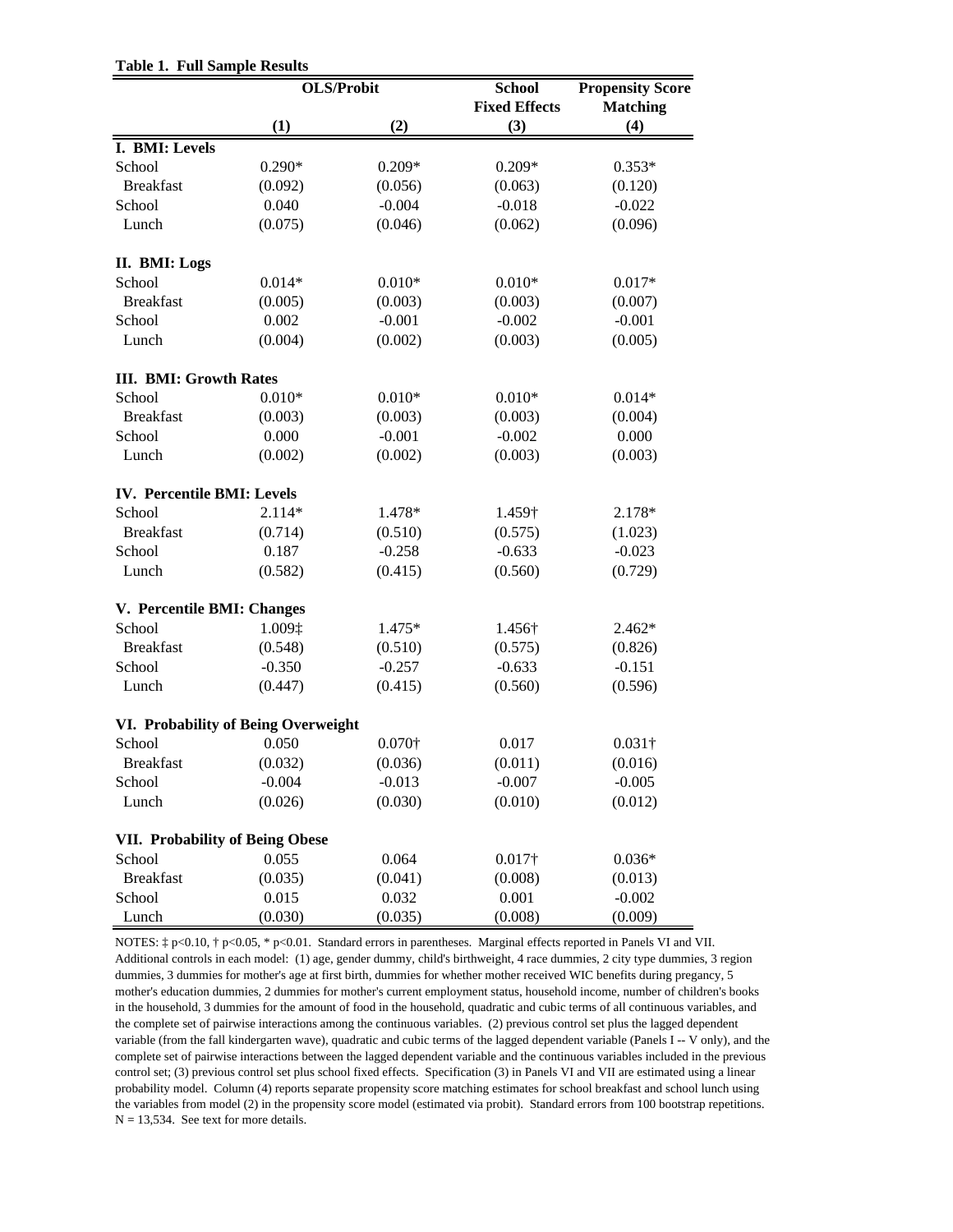|                      |                                             | <b>Normal Weight Range</b> |                   |                   | <b>Overweight or Obese</b>   |                   |
|----------------------|---------------------------------------------|----------------------------|-------------------|-------------------|------------------------------|-------------------|
|                      |                                             |                            |                   |                   | <b>Entering Kindergarten</b> |                   |
|                      | <b>OLS/Probit</b>                           | <b>School</b>              | <b>Propensity</b> | <b>OLS/Probit</b> | <b>School</b>                | <b>Propensity</b> |
|                      |                                             | Fixed                      | <b>Score</b>      |                   | <b>Fixed</b>                 | <b>Score</b>      |
|                      |                                             | <b>Effects</b>             | <b>Matching</b>   |                   | <b>Effects</b>               | <b>Matching</b>   |
|                      | (1)                                         | (2)                        | (3)               | (1)               | (2)                          | (3)               |
| I. BMI: Growth Rates |                                             |                            |                   |                   |                              |                   |
| School               | $0.013*$                                    | $0.014*$                   | $0.017*$          | 0.006             | 0.001                        | $0.012$ ‡         |
| <b>Breakfast</b>     | (0.003)                                     | (0.004)                    | (0.005)           | (0.006)           | (0.007)                      | (0.007)           |
| School               | 0.000                                       | $-0.004$                   | 0.001             | 0.000             | 0.000                        | $-0.002$          |
| Lunch                | (0.003)                                     | (0.004)                    | (0.003)           | (0.005)           | (0.008)                      | (0.006)           |
|                      | II. Percentile BMI: Changes                 |                            |                   |                   |                              |                   |
| School               | 1.608†                                      | 2.096*                     | $3.211*$          | $-0.147$          | $-0.482$                     | 0.227             |
| <b>Breakfast</b>     | (0.716)                                     | (0.761)                    | (0.987)           | (0.559)           | (0.708)                      | (0.655)           |
| School               | $-0.303$                                    | $-0.800$                   | 0.042             | $-0.397$          | $-0.589$                     | $-0.534$          |
| Lunch                | (0.571)                                     | (0.719)                    | (0.594)           | (0.485)           | (0.750)                      | (0.555)           |
|                      | <b>III. Probability of Being Overweight</b> |                            |                   |                   |                              |                   |
| School               | $0.124*$                                    | $0.033*$                   | $0.032\dagger$    | $-0.046$          | $-0.016$                     | 0.016             |
| <b>Breakfast</b>     | (0.042)                                     | (0.012)                    | (0.015)           | (0.065)           | (0.024)                      | (0.021)           |
| School               | $-0.011$                                    | $-0.010$                   | 0.000             | $-0.016$          | $-0.004$                     | $-0.012$          |
| Lunch                | (0.035)                                     | (0.012)                    | (0.010)           | (0.057)           | (0.025)                      | (0.018)           |
|                      | IV. Probability of Being Obese              |                            |                   |                   |                              |                   |
| School               | $0.155\dagger$                              | $0.022*$                   | $0.021\dagger$    | 0.032             | 0.011                        | $0.101*$          |
| <b>Breakfast</b>     | (0.061)                                     | (0.007)                    | (0.009)           | (0.058)           | (0.025)                      | (0.026)           |
| School               | 0.008                                       | $-0.004$                   | 0.001             | 0.027             | 0.003                        | $-0.019$          |
| Lunch                | (0.053)                                     | (0.006)                    | (0.005)           | (0.050)           | (0.027)                      | (0.022)           |

**Table 2. Results: Children by Risk Type Entering Kindergarten**

NOTES:  $\ddagger$  p<0.10,  $\ddagger$  p<0.05, \* p<0.01. Standard errors in parentheses. N = 10,039 (Normal) and 3,495 (Overweight or Obese). Specification (1) is identical to Specification (1) in Table 1; Specifications (2) and (3) are analagous to Specifications (3) and (4) in Table 1. Specification (2) in Panels III and IV is estimated using a linear probability model; in addition, these models exclude lagged values of the dependent variable in Model A since there is no variation by construction. See Table 1 for additional details.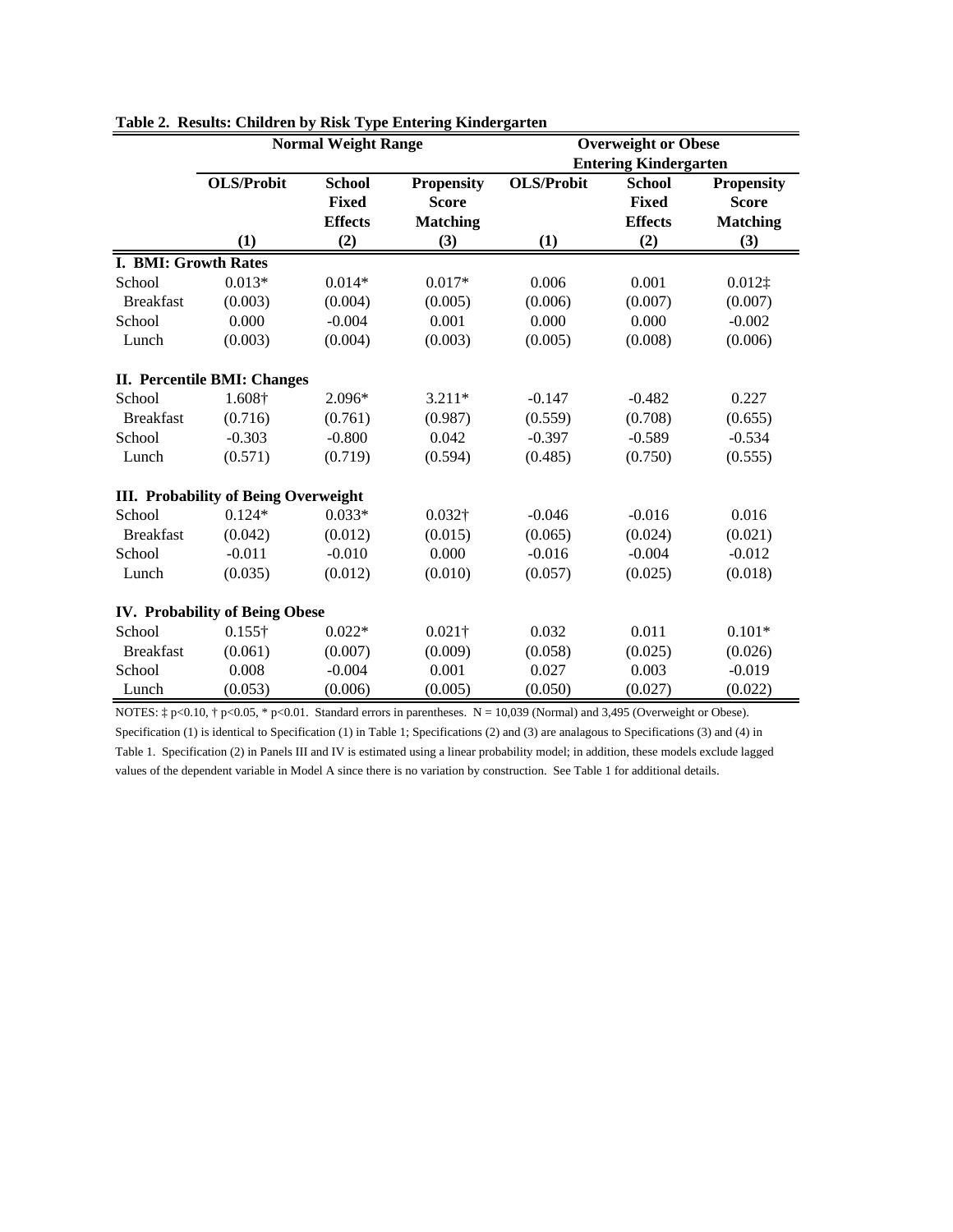|                                     |            | <b>Full Sample</b> |                   | <b>Risk Type</b> |                              |                   |            |                              |                   |
|-------------------------------------|------------|--------------------|-------------------|------------------|------------------------------|-------------------|------------|------------------------------|-------------------|
|                                     |            |                    |                   |                  | <b>Normal Weight</b>         |                   |            | <b>Overweight or Obese</b>   |                   |
|                                     |            |                    |                   |                  | <b>Entering Kindergarten</b> |                   |            | <b>Entering Kindergarten</b> |                   |
|                                     | <b>OLS</b> | <b>School</b>      | <b>Propensity</b> | <b>OLS</b>       | <b>School</b>                | <b>Propensity</b> | <b>OLS</b> | <b>School</b>                | <b>Propensity</b> |
|                                     |            | <b>Fixed</b>       | <b>Score</b>      |                  | <b>Fixed</b>                 | <b>Score</b>      |            | <b>Fixed</b>                 | <b>Score</b>      |
|                                     |            | <b>Effects</b>     | <b>Matching</b>   |                  | <b>Effects</b>               | <b>Matching</b>   |            | <b>Effects</b>               | <b>Matching</b>   |
|                                     | (1)        | (2)                | (3)               | (1)              | (2)                          | (3)               | (1)        | (2)                          | (3)               |
| I. Weight (lbs.)                    |            |                    |                   |                  |                              |                   |            |                              |                   |
| School                              | 0.038      | 0.053              | 0.371             | 0.069            | 0.065                        | $-0.101$          | $-0.089$   | 0.098                        | 1.034 $\ddagger$  |
| <b>Breakfast</b>                    | (0.154)    | (0.175)            | (0.313)           | (0.091)          | (0.104)                      | (0.171)           | (0.328)    | (0.411)                      | (0.620)           |
| School                              | 0.134      | 0.147              | 0.003             | 0.056            | 0.014                        | 0.108             | 0.242      | $-0.081$                     | $-0.298$          |
| Lunch                               | (0.125)    | (0.170)            | (0.210)           | (0.073)          | (0.098)                      | (0.137)           | (0.284)    | (0.437)                      | (0.526)           |
| N                                   |            | 13534              |                   |                  | 10039                        |                   |            | 3495                         |                   |
| II. Weight (lbs.): Change in Levels |            |                    |                   |                  |                              |                   |            |                              |                   |
| School                              | 0.067      | 0.084              | 0.402             | 0.098            | 0.096                        | $-0.055$          | $-0.074$   | 0.103                        | 1.1661            |
| <b>Breakfast</b>                    | (0.154)    | (0.175)            | (0.274)           | (0.091)          | (0.104)                      | (0.177)           | (0.328)    | (0.412)                      | (0.651)           |
| School                              | 0.137      | 0.151              | 0.011             | 0.058            | 0.022                        | 0.110             | 0.196      | $-0.097$                     | $-0.339$          |
| Lunch                               | (0.125)    | (0.171)            | (0.180)           | (0.073)          | (0.099)                      | (0.105)           | (0.284)    | (0.437)                      | (0.486)           |
| N                                   |            | 13534              |                   |                  | 10039                        |                   |            | 3495                         |                   |
| III. Weight (lbs.): Logs            |            |                    |                   |                  |                              |                   |            |                              |                   |
| School                              | 0.001      | 0.001              | 0.007             | 0.002            | 0.002                        | $-0.002$          | $-0.002$   | 0.000                        | 0.016             |
| <b>Breakfast</b>                    | (0.003)    | (0.003)            | (0.006)           | (0.002)          | (0.002)                      | (0.004)           | (0.005)    | (0.007)                      | (0.012)           |
| School                              | 0.003      | 0.003              | 0.001             | 0.001            | 0.000                        | 0.003             | 0.004      | 0.000                        | $-0.004$          |
| Lunch                               | (0.002)    | (0.003)            | (0.004)           | (0.002)          | (0.002)                      | (0.003)           | (0.005)    | (0.007)                      | (0.008)           |
| N                                   |            | 13534              |                   |                  | 10039                        |                   |            | 3495                         |                   |
| IV. Weight (lbs.): Growth Rates     |            |                    |                   |                  |                              |                   |            |                              |                   |
| School                              | $0.011*$   | $0.012*$           | $0.021*$          | $0.013*$         | $0.014*$                     | 0.014             | 0.004      | 0.007                        | 0.0301            |
| <b>Breakfast</b>                    | (0.004)    | (0.004)            | (0.009)           | (0.004)          | (0.004)                      | (0.009)           | (0.007)    | (0.008)                      | (0.016)           |
| School                              | 0.002      | 0.003              | 0.003             | 0.001            | 0.002                        | 0.003             | 0.003      | $-0.001$                     | $-0.006$          |
| Lunch                               | (0.003)    | (0.004)            | (0.005)           | (0.003)          | (0.004)                      | (0.006)           | (0.006)    | (0.009)                      | (0.011)           |
| N                                   |            | 13534              |                   |                  | 10039                        |                   |            | 3495                         |                   |

### **Table 3. Selection into School Nutrition Programs**

NOTES: ‡ p<0.10, † p<0.05, \* p<0.01. Standard errors in parentheses. Specification (1) is identical to Specification (1) in Table 1, except all terms involving child's birthweight are omitted in Panels II and IV; Specifications (2) and (3) are similarly analagous to Specifications (3) and (4) in Table 1. In addition, all regressions include controls for child's height in fall kindergarten (plus higher order and interaction terms). See Table 1 and text for details.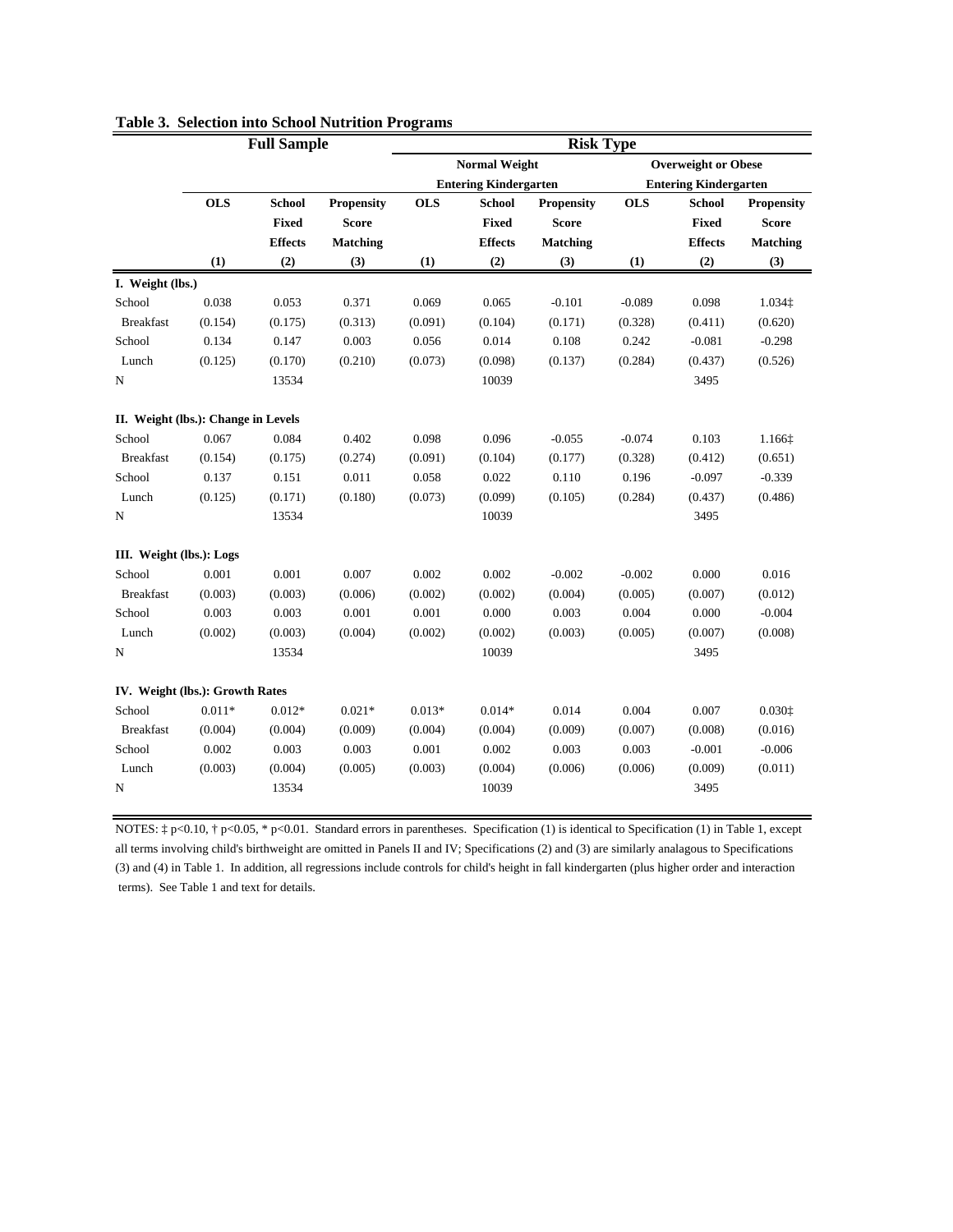|                  |                           |              |                |                   |              | <b>Correlation of the Disturbances</b> |                           |                 |              |                |              |              |  |
|------------------|---------------------------|--------------|----------------|-------------------|--------------|----------------------------------------|---------------------------|-----------------|--------------|----------------|--------------|--------------|--|
|                  |                           |              |                | Specification (1) |              |                                        | Specification (2)         |                 |              |                |              |              |  |
|                  | $\mathbf{p} = \mathbf{0}$ | $\rho = 0.1$ | $\rho = 0.2$   | $\rho = 0.3$      | $\rho = 0.4$ | $\rho = 0.5$                           | $\mathbf{0} = \mathbf{0}$ | $\rho = 0.1$    | $\rho = 0.2$ | $\rho = 0.3$   | $\rho = 0.4$ | $\rho = 0.5$ |  |
|                  |                           |              |                |                   |              | A. Probability of Being Overweight     |                           |                 |              |                |              |              |  |
|                  |                           |              |                |                   |              |                                        |                           |                 |              |                |              |              |  |
| School           | 0.050                     | $-0.117*$    | $-0.284*$      | $-0.449*$         | $-0.614*$    | $-0.778*$                              | $0.070\dagger$            | $-0.097*$       | $-0.264*$    | $-0.431*$      | $-0.598*$    | $-0.766*$    |  |
| <b>Breakfast</b> | (0.032)                   | (0.031)      | (0.031)        | (0.031)           | (0.030)      | (0.029)                                | (0.036)                   | (0.035)         | (0.035)      | (0.034)        | (0.034)      | (0.033)      |  |
| School           | $-0.004$                  | 0.023        | $0.052\dagger$ | $0.082*$          | $0.113*$     | $0.145*$                               | $-0.013$                  | 0.015           | 0.044        | $0.074\dagger$ | $0.106*$     | $0.139*$     |  |
| Lunch            | (0.026)                   | (0.026)      | (0.026)        | (0.026)           | (0.026)      | (0.026)                                | (0.030)                   | (0.030)         | (0.029)      | (0.029)        | (0.029)      | (0.029)      |  |
|                  |                           |              |                |                   |              | <b>B.</b> Probability of Being Obese   |                           |                 |              |                |              |              |  |
| School           | 0.055                     | $-0.112*$    | $-0.278*$      | $-0.444*$         | $-0.608*$    | $-0.771*$                              | 0.064                     | $-0.103\dagger$ | $-0.270*$    | $-0.436*$      | $-0.603*$    | $-0.770*$    |  |
| <b>Breakfast</b> | (0.035)                   | (0.035)      | (0.035)        | (0.034)           | (0.033)      | (0.032)                                | (0.041)                   | (0.041)         | (0.040)      | (0.040)        | (0.039)      | (0.038)      |  |
| School           | 0.015                     | 0.044        | $0.075\dagger$ | $0.108*$          | $0.144*$     | $0.182*$                               | 0.032                     | 0.0611          | $0.092*$     | $0.125*$       | $0.160*$     | $0.199*$     |  |
| Lunch            | (0.030)                   | (0.030)      | (0.030)        | (0.030)           | (0.029)      | (0.029)                                | (0.035)                   | (0.035)         | (0.035)      | (0.034)        | (0.034)      | (0.033)      |  |

**Table 4. Sensitivity Analysis: Bivariate Probit Results with Different Assumptions Concerning Correlation Among the Disturbances**

NOTES:  $\ddagger$  p<0.10,  $\ddagger$  p<0.05, \* p<0.01. Standard errors in parentheses. Specifications (1) and (2) refer to control sets used in Table 1. See Table 1 and text for details.